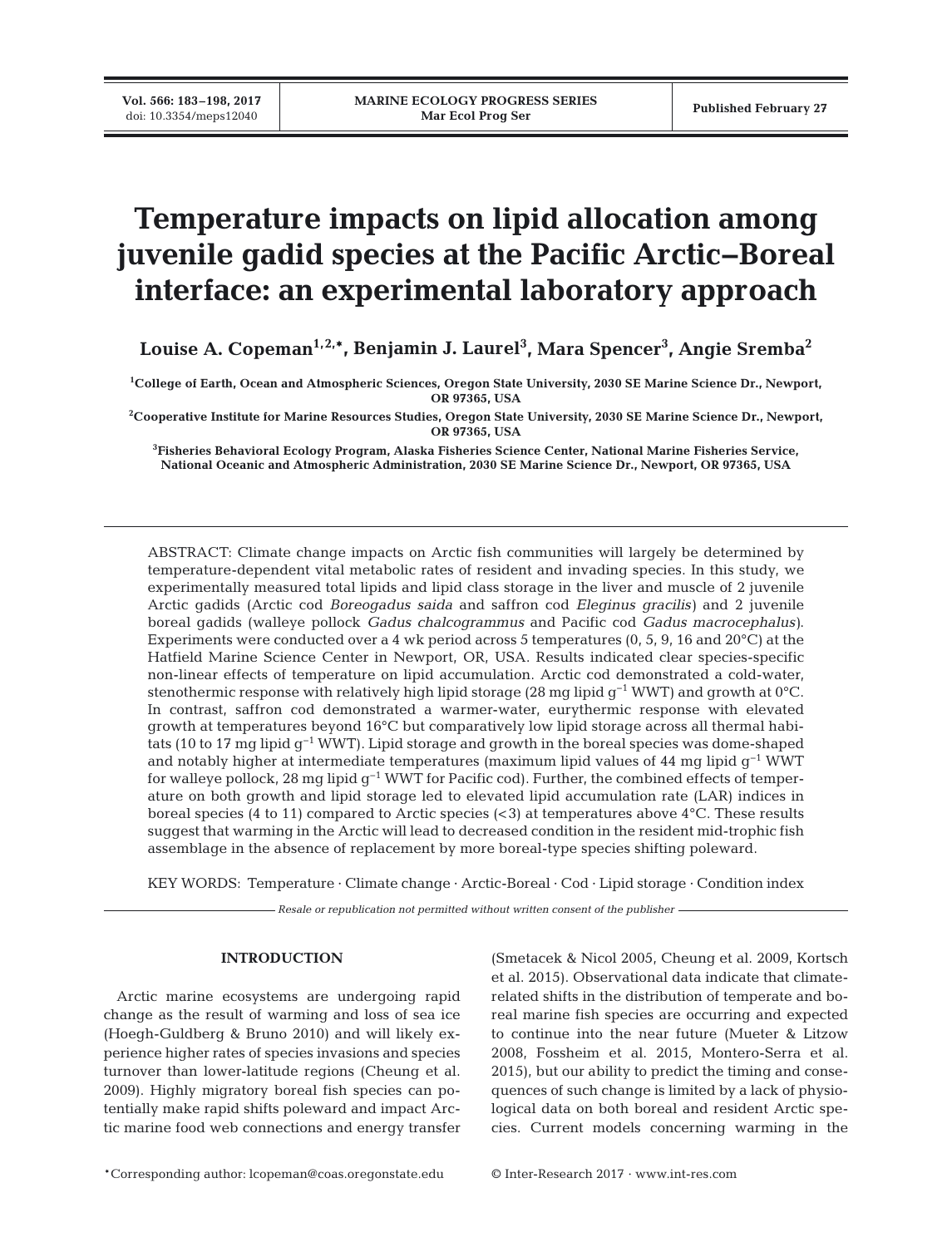Arctic have emphasized that the extra input of energy will lead to a boreal-type polar region and a warmer, less-productive temperate zone (Hunt et al. 2013, Arrigo & van Dijken 2015, Holt et al. 2016). However, testing and forecasting these predictions will require temperature-dependent bioenergetic data for species residing at the Arctic-Boreal interface.

Fish are poikilotherms, and the degree to which fish populations will respond to changing temperatures depends on their thermal preferenda (i.e. the temperature at which physiological processes are optimal). These physiological processes include a suite of cellular activities that are manifested in fish by way of growth rate, condition and survival. Temperature and food availability are important in determining the energy budget of fish, with energy allocated to growth and basal metabolism and excess energy deposited into energetic storage (i.e. lipids). Whereas growth and metabolic activity can often be characterized in hours to days, energy allocation (i.e. namely lipids) might be manifested in weeks of thermal exposure (Copeman et al. 2013) and go unnoticed or uncharacterized in scientific studies. Both growth and energy allocation represent important adaptations for surviving and persisting in local environments, especially in seasonal systems where food availability is punctuated by high production in the spring and low production during the winter. Therefore, the ability of the fish to both grow and store energy under varying thermal environments has important implications, both on species survival and for the animals that forage on them.

Characterizing the energetic status of fish can be done in numerous ways (e.g. Fulton's K, hepatosomatic index) but is most accurately achieved by measuring the amount of lipids in different body tissues. The major lipid classes in fish include triacylglycerols (TAG), sterols (ST) and phospholipids (PL). TAG is generally considered as the major storage lipid class in fish, while PL and ST are important in regulating cellular membrane fluidity (Parrish 1988). However, PL is also important as an energy source for low-lipid juvenile gadids as well as for marine eggs and larvae (Copeman et al. 2008, Laurel et al. 2010). Elevation in either the absolute amounts of total lipid or the relative proportion of storage lipid (TAG) to membrane lipid (ST) have previously been used to indicate improved energetic condition in multiple species of cold-water larval and juvenile fish (Lochmann et al. 1995, Amara et al. 2007, Copeman & Laurel 2010).

The liver is considered to be a primary energetic storage region in fish, most notably in gadids, because

the liver is larger in size relative to the rest of the body (hepatosomatic index [HSI]) when compared to other species (Jobling et al. 1998, Kjesbu et al. 2014). The HSI of gadids is relatively low until juveniles achieve a weight of 1 g (60 mm standard length [SL]), after which it becomes relatively isometric and is often used as a condition index in fisheries ecology (Grant & Brown 1999, Kjesbu et al. 2014). The summer growth potential of gadids in the Arctic is much lower than that of gadids in the Bering Sea and Gulf of Alaska. This results in smaller size-at-age for gadids going into their 1st overwintering period in Arctic regions at  $\langle 1 \rangle$  g (saffron and Arctic cod; Copeman et al. 2016, Helser et al. 2017) versus 1 to 5 g in the Bering Sea (walleye pollock and saffron cod; Siddon et al. 2013a, Copeman et al. 2016) versus >10 g in the Gulf of Alaska (Pacific cod and walleye pollock; Heintz & Vollenweider 2010, Laurel et al. 2007b).

Younger age classes of marine fish from the family Gadidae serve an important energetic link between plankton and upper trophic level animals (Craig et al. 1982, Sekerak 1982, Welch et al. 1992). Although typically lower in energetic density compared to other pelagic schooling fish (e.g. Clupeids and Osmerids), the energetic value of juvenile gadids can vary tremendously within and among species (Copeman et al. 2008, 2016, Heintz et al. 2013) to the point that general taxonomic characterizations are unreliable (Anthony et al. 2000). Across the lifespan of the individual, energetic density will change predictably with ontogeny and reproductive status (Jorgensen & Fiksen 2006) as well as seasonally (Vollenweider et al. 2011, Kooka & Yamamura 2012). However, variance within an ontogenetic stage is more poorly understood. Energy density is especially important during the pelagic juvenile phase when gadids are important forage fish to nesting seabirds and piscivorous fish species (Gaston & Hipfner 1998, Whitehouse et al. 2014). In addition, the amount of energetic stores during the juvenile phase determine overwintering survival and regulate recruitment dynamics in important gadid fisheries (Heintz et al. 2013, Siddon et al. 2013a).

In Alaskan waters, there are 4 ecologically important species of gadids. These include Arctic cod *Boreo gadus saida* and saffron cod *Eleginus gracilis* in the Chukchi and Beaufort Seas (hereon referred to as 'Arctic gadids') and walleye pollock *Gadus chalco grammus* and Pacific cod *Gadus macrocephalus* in the Bering Sea and Gulf of Alaska (hereon referred to as 'boreal gadids'). As adults, these species use a variety of habitats. Arctic cod and walleye pollock are more pelagic and remain in the offshore region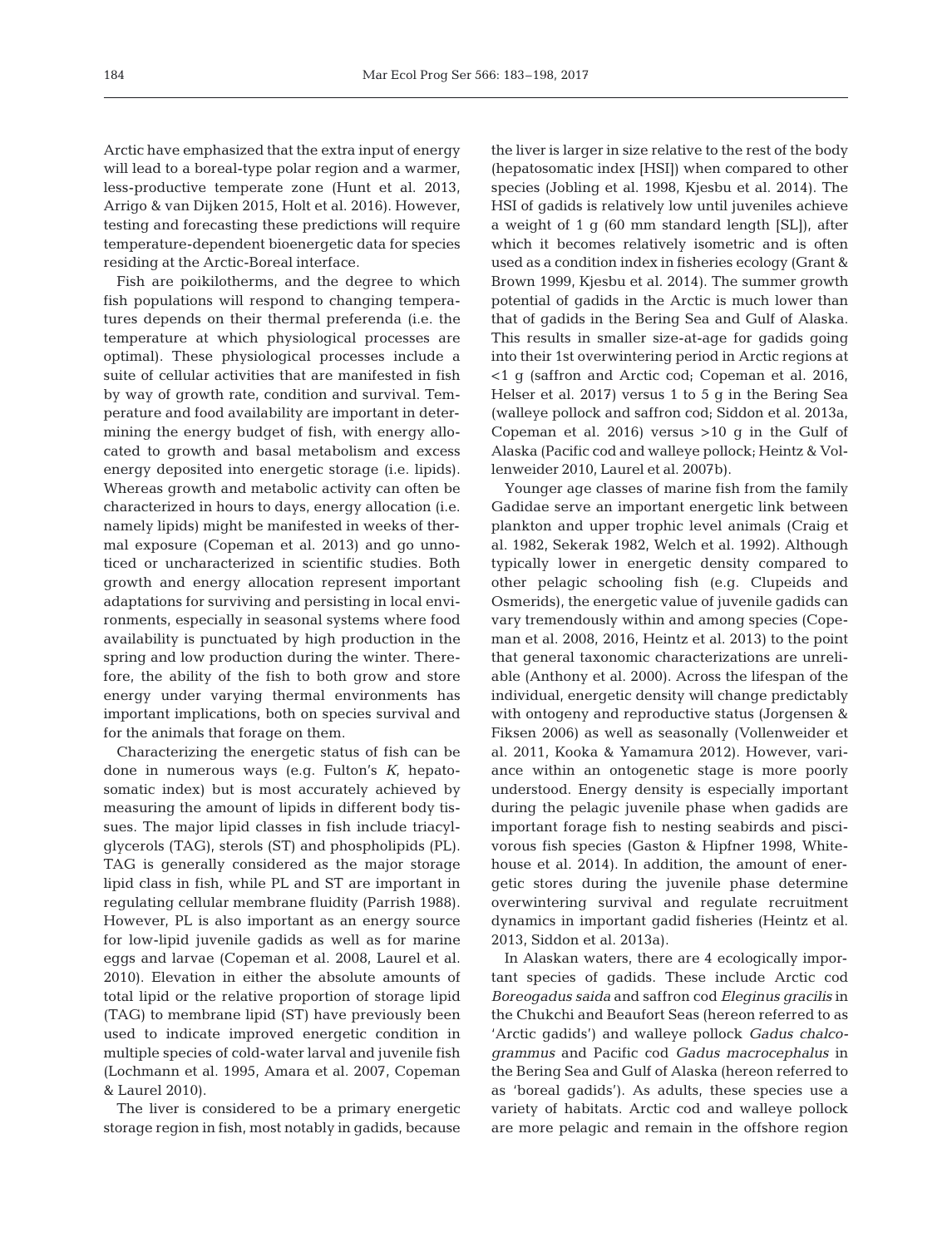for much of their life history, whereas saffron cod and Pacific cod are more demersal and are commonly found in both the nearshore and offshore regions, respectively (Laurel et al. 2007b, Hurst et al. 2015, Logerwell et al. 2015). However, during the juvenile phase, all 4 species use pelagic habitats and serve as important energetic links between the plankton and upper trophic level species in the spring and summer (Frost & Lowry 1981, Craig et al. 1982, Springer et al. 1996). Small-bodied pelagic fish species are already well-recognized as being important biological indicators of climate-driven changes by way of temperature-dependent effects on growth (Peck et al. 2013). However, no studies to date have directly examined how warming will impact the lipid content of these fish under similar climate scenarios.

In this study, we experimentally measure the temperature-dependent lipid allocation in 2 juvenile Arctic gadids and 2 juvenile boreal gadid species. Using standardized husbandry protocols, we examine (1) whether environmental regulation of lipid allocation is similar within and among related species from boreal and Arctic regions and (2) how modest warming scenarios could impact the quality of mid-trophic fish assemblages at the Pacific-Arctic interface. These data will be useful in predicting how living marine resources, particularly in the Arctic, will respond to climate change scenarios.

# **MATERIALS AND METHODS**

Temperature-growth rate experimental methodology has been previously described in detail by Laurel et al. (2016). Briefly, laboratory experiments were conducted at the NOAA, Alaska Fisheries Science Center's Arctic Laboratory at the Hatfield Marine Science Center in Newport, Oregon, USA. Live ju-

venile fish ranging in size between 20 and 85 mm SL were collected by either fyke net (Arctic and saffron cod, Beaufort Sea, 70.383° N, 148.552° W), beach seine (Pacific cod, Gulf of Alaska, 57.882° N, 152.626° W), or light and lift net (walleye pollock, Puget Sound, 48.135° N, 122.760° W) and shipped to Newport, Oregon, during the spring and summer of 2012 (Table 1). Fish were held in the laboratory at 6 to 8°C for a period of 2 to 3 mo and fed a combination of thawed krill and herring for the first 3 wk of captivity. At Week 4, fish were gradually weaned onto a 'gel diet' that would be used for each of the growth experiments (see below for details).

Growth experiments on all 4 species were conducted on similarly sized juveniles (weights ranged from 3 to 9 g across all species; see lengths in Table 1) in a series of experimental tanks ( $66 \times 46 \times 38$  cm) supplied with flow-through, temperature-controlled seawater. All fish were initially measured and stocked into experimental tanks at a density of 4 individuals per tank. Small size differences among individual fish (2 to 4 mm in SL) within each tank were purposefully established in lieu of marking individuals to track individual growth (Hurst et al. 2012). After establishment of experimental groups, temperatures were adjusted to treatment temperatures (0, 5, 9, and 16°C) at a rate of 1.5°C d<sup>-1</sup>. This temperature range was chosen to reflect the variation in summer temperatures ranging from cold offshore Arctic regions (0 to 2°C, Crawford et al. 2012) to nearshore shallow boreal and Arctic habitats (>14°C; Craig et al. 1982, Hurst et al. 2010). Replicate tanks  $(n = 2)$  of each temperature treatment  $(n = 4)$  were assigned for each species  $(n = 4)$  to comprise a total of 32 tanks. Fish were allowed to acclimate an additional 2 wk in the experimental tanks, after which fish were weighed to the nearest 0.01 g (wet weight mass [WWT]) and measured to the nearest 1 mm (SL) to

Table 1. Region of collection, length range-at-capture (SL, mm), length range used for the growth experiment, and length range of gadid fish used for lipid analyses

| <b>Species</b>                        | Region of capture                        | Latitude<br>Longitude                     | Length at<br>capture<br>(mm SL) | Length at start of<br>growth experiment<br>(mm SL) | Length at time<br>of lipid sampling<br>(mm SL) |
|---------------------------------------|------------------------------------------|-------------------------------------------|---------------------------------|----------------------------------------------------|------------------------------------------------|
| Arctic cod<br>Boreogadus saida        | <b>Beaufort Sea</b><br>(Prudhoe Bay, AK) | $70.383$ ° N<br>148.552° W                | $70 - 85$                       | $81 - 125$                                         | $85 - 135$                                     |
| Saffron cod<br>Eleginus gracilis      | Beaufort Sea<br>(Prudhoe Bay, AK)        | $70.383$ ° N<br>148.552° W                | $70 - 85$                       | $86 - 123$                                         | $93 - 155$                                     |
| Pacific cod<br>Gadus macrocephalus    | Gulf of Alaska<br>(Kodiak, AK)           | $57.882$ ° N<br>$152.626^{\circ}$ W       | $50 - 60$                       | 69-107                                             | $92 - 155$                                     |
| Walleye pollock<br>Gadus chalcogramma | Puget Sound<br>(Port Townsend, WA)       | $48.135^{\circ}$ N<br>$122.760^{\circ}$ W | $20 - 30$                       | $60 - 91$                                          | $62 - 116$                                     |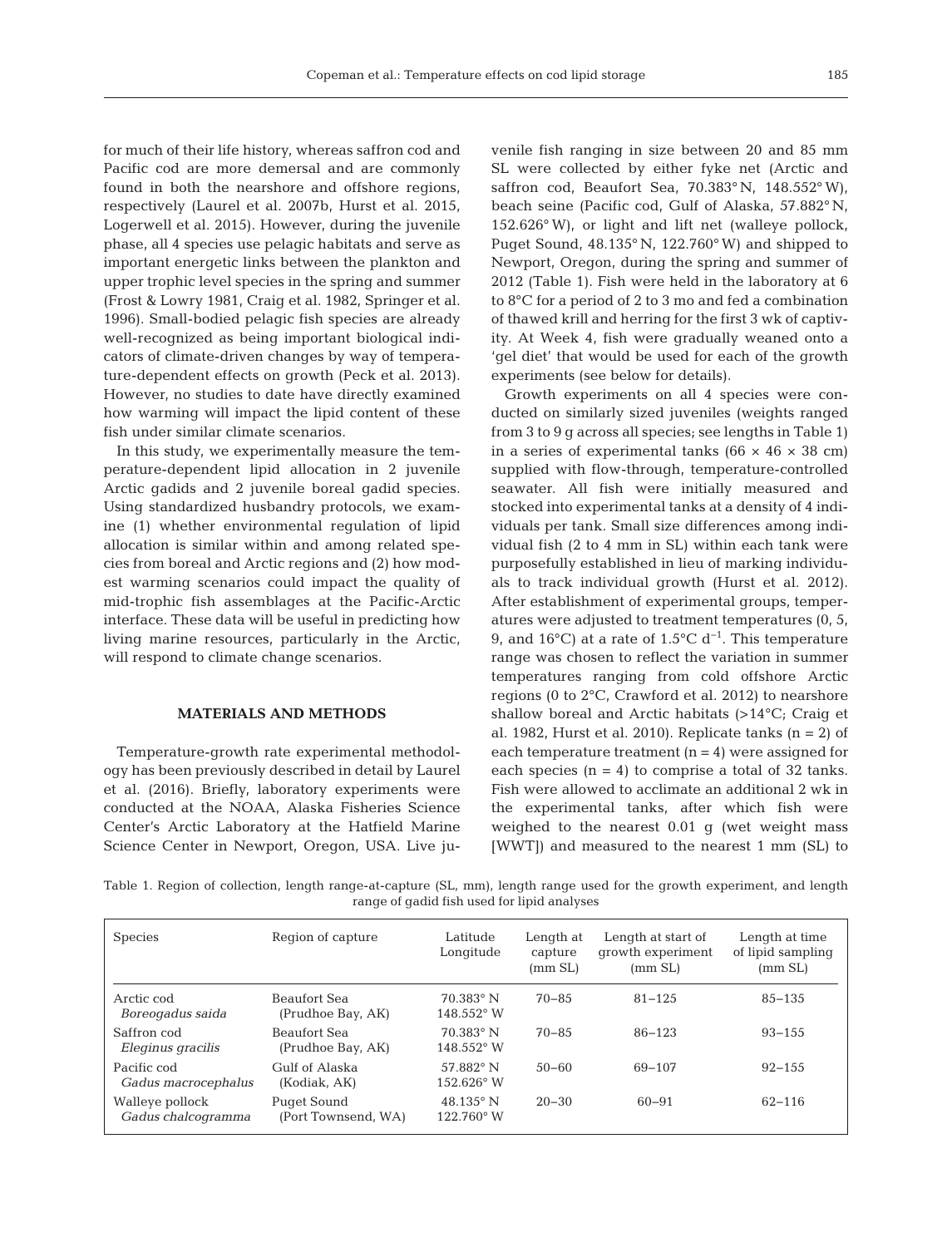establish 'Time 0' and again at 2 wk and 4 wk to determine growth rates (Laurel et al. 2016). Fish were fed daily to satiation using a combination of thawed krill and a gelatinized combination of squid, krill, herring, commercial fish food, amino acid supplements and vitamins ('gel food'; recipe and lipid content as in the control diet details from Copeman et al. 2013). Lights were maintained on a 12 h light:12 h dark photoperiod for all experiments. Tanks were checked daily for mortalities, and dead fish were removed, weighed and measured. At the end of the experiment, an additional 20°C trial was conducted for species able to survive and maintain growth at 16°C. Specific growth rates (SGR) based on the mass of juvenile fish were determined using the following equations:  $SGR = 100 - (e^{g} - 1)$  as in Laurel et al. (2016). Here, *g* is the instantaneous growth coefficient obtained by the equation  $g = (\ln WWT_i - \ln$  $WWT_0/(t_i - t_0)$  where WWT<sub>i</sub> is the wet weight of an individual fish at time *t*i. At the end of the 4 wk experiment, all fish  $(n = 6$  to  $n = 8$  per temperature) were frozen (−80°C) for subsequent lipid analyses. All lipid analyses were done within 3 mo of the end of the laboratory experiment.

At the time of lipid sampling, fish whole bodies were weighed (WWT, 0.1 mg) and measured for SL (0.1 mm). Fish were then dissected on ice and the liver was removed and weighed for lipid sampling. Further, fish heads were removed and preserved for temperature-dependent growth studies using otoliths. Internal organs and digestive tracks were removed and remaining muscle tissues were then reweighed in order to calculate total muscle lipids. Muscle tissue was sampled by first removing the skin above the anus up to the dorsal margin and then dissecting a 300 mg portion of muscle along the dorsal margin. Liver lipid samples were taken by dissecting a 100 mg portion of tissue from random sites within the organ. A hepatosomatic index was calculated using the following equation: HSI =  $(H/M) \times 100$ , where *H* is the liver mass (0.1 mg), and *M* is the total wet mass (0.1 mg). Tissue samples of muscle and liver were immediately placed in chloroform under nitrogen at −20°C for later extraction and lipid class analyses, within 2 mo of sampling.

# **Lipid extraction and analysis**

Tissues were homogenized in chloroform and methanol, and total lipids were extracted according to Parrish (1987) using a modified Folch procedure (Folch et al. 1956). Lipid classes were determined using thin layer chromatography with flame ionization detection (TLC/FID) with a MARK V Iatroscan (Iatron Labratories, Tokyo) and modified from those methods described by Lu et al. (2008). Extracts were spotted on duplicate silica gel-coated Chromarods, and a 3-stage development system was used to separate lipid classes (lipid classes quantified were wax esters, triacylglyerols, free fatty acids, sterols and polar lipid, as in Copeman et al. 2016). Following the last development, rods were scanned using Peak Simple software (ver. 3.67, SRI), and the signal de tected in millivolts was quantified using lipid standards (Sigma, St Louis, MO). A specific triacylglycerol standard was purified from walleye pollock liver using column chromatography following the methods of Miller et al. (1998) with the addition of a final elution of 15 ml of hexane:diethyl ether:formic acid solution (80:20:0.1) as in Copeman et al. (2016). Lipid classes were expressed both in relative (% of total lipids) and absolute amounts (lipid per WWT, mg  $g^{-1}$ ).

#### **Data analysis**

Temperature-dependent models for liver lipid storage, total body lipid storage and condition indices, as well as lipid accumulation rate (LAR) indices were constructed using best fit models limited to 3 para meters in Sigma Plot 12.5. The relationship between whole body total lipid (TL) storage (mg  $q^{-1}$ ) and SGR was examined on individual fish using both linear and non-linear (2 parameter) best fit models. Tank replicates were used as the level of observation for models of temperature-dependent lipid storage and condition. Two-way ANOVAs (Minitab general linear model ver. 16) were used to determine statistical differences among species and temperature for each lipid parameter.

# **RESULTS**

Mortality occurred only in the highest temperature treatments (16 and 20°C) for all gadids. As reported in Laurel et al. (2016), Arctic cod were visibly stressed after 2 wk of exposure to 16°C, suggesting that such conditions can only be tolerated for short periods of time, and mortality  $(n = 3)$  was observed at 2 wk after Time 0. For this reason, Arctic cod were not analyzed for lipids at the 16°C and higher temperature treatments. In the 20°C treatment, Pacific cod mortality started 2 wk past Time 0, with only 3 fish surviving through the end of the experiment.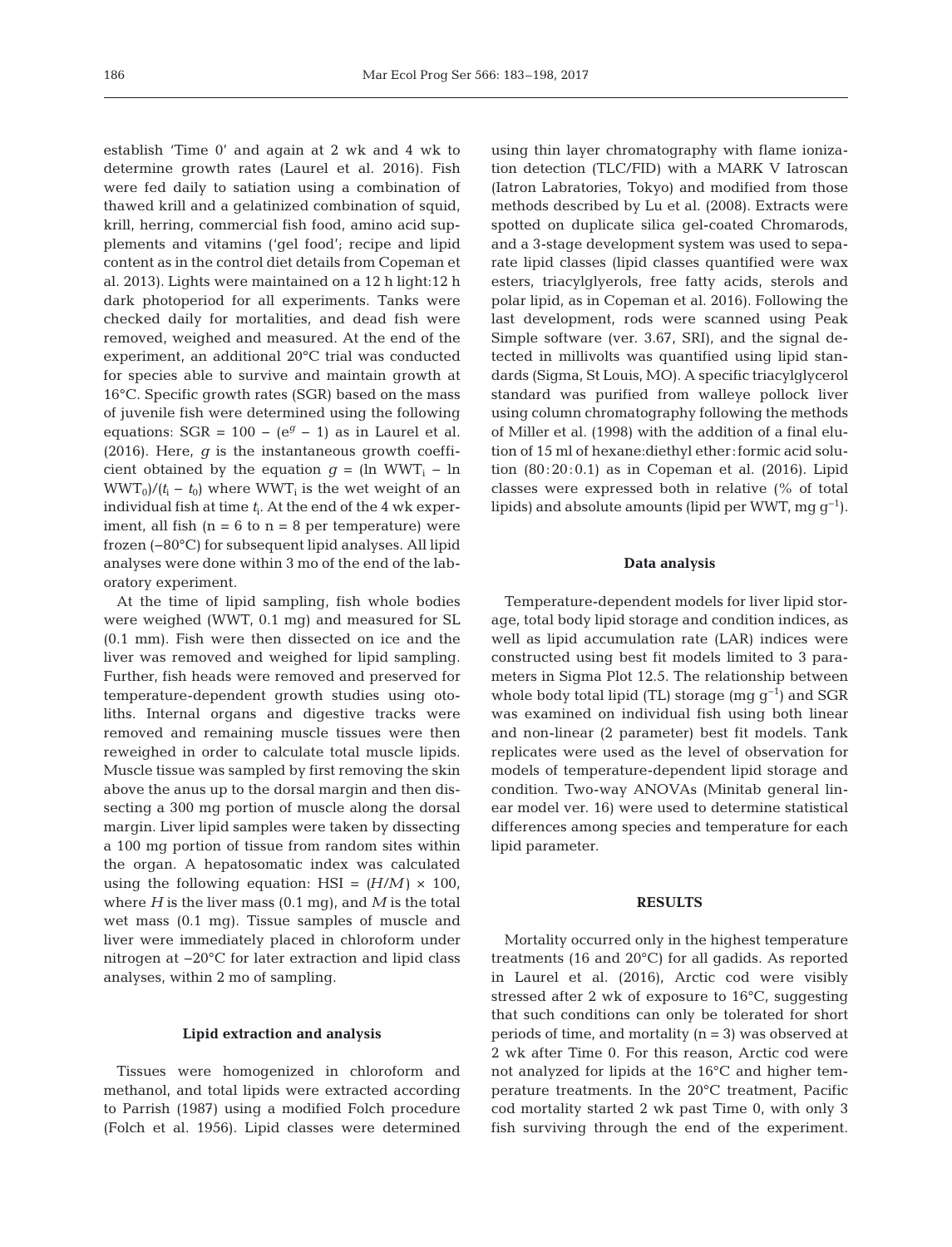The 20°C treatment for walleye pollock was discontinued after the first growth measurement (Week 2) due to mortalities shortly after acclimation  $(n = 2$  in Week 1 and  $n = 2$  just after Week 2).

# **Muscle lipids**

Compared to liver tissue, muscle tissue accounted for the majority of the body mass  $(-70%)$  in these small juvenile fish. Further, muscle tissue was characterized by high proportions of polar lipid  $(-90\%$ phospholipids, PL), a low percentage of storage lipid (triacylglycerols, TAG), and relatively stable total lipid (TL) content both between species and with variable temperatures (Fig. 1, Table 2). At temperatures ≤9°C, there was a significant interactive effect of temperature and species on the TL (mg lipid g−1 WWT) content of the muscle tissue (ANOVA,  $F_{6,23}$  = 5.78, p = 0.005). Arctic cod had significantly higher TLs in their muscle tissues than all other gadids, at both 0 and 9°C (see Table 2a, and pooled temperatures Fig. 1a; ANOVA,  $F_{3,20} = 6.11$ , p = 0.004). Similarly, at temperatures ≥16°C (which Arctic cod did not survive), there was no significant effect of species (ANOVA,  $F_{2,11} = 0.96$ ,  $p = 0.43$ ) or temperature (ANOVA,  $F_{1,11} = 1.49$ ,  $p = 0.27$ ) on the TL in the muscle (Table 2a). The proportion of TAG in muscle lipids showed an interactive effect of species and temperature (ANOVA, *F*6,23 = 3.47, p = 0.03, Table 2a). Generally, proportions of TAG in muscle tissues were elevated in Arctic cod relative to all other species at low temperatures whereas saffron cod had the lowest proportions of TAG (Fig. 1b). This pattern changed for saffron cod at the highest temperature (20°C), when saffron cod had greater TAG than the other 2 boreal species (Table 2a). At temperatures ≤9°C, the proportions of free fatty acid (FFA) in fish muscle was significantly affected by species (ANOVA,  $F_{3,23}$  = 70.15, p < 0.001) but not by temperature. FFA proportions were highest in boreal species with walleye pollock significantly elevated  $(12.7\%)$  compared to Pacific cod  $(7.6\%)$ , and the 2 Arctic species had significantly lower proportions that ranged from 1.0 to 1.2% (Table 2a). Sterols (ST) in fish muscle at temperatures  $\leq 9^{\circ}$ C were significantly affected by species (ANOVA,  $F_{3,23} = 28.94$ , p < 0.001) but not by temperature. Arctic cod had much lower proportions of ST (~4.9%) than seen in the other gadid species (~10%). At temperatures  $\geq$ 16°C, there was a significant interaction between species and temperature (ANOVA,  $F_{2,11} = 5.35$ , p < 0.05) with elevated proportions of ST at 20°C in boreal species but not at 16°C. Lastly, there was as significant interaction between temperature and species (ANOVA,  $F_{6,23} = 5.98$ , p = 0.004) on the proportions of PL in muscle tissues of juvenile gadids. PL values in all gadids at all temperatures ranged from 60 to 83% of TL (Table 2). Absolute values of PL (mg lipid g−1 WWT) were significantly elevated in Arctic cod compared to the other gadid species (Fig. 1c, averaged across temperatures).



Fig. 1. Lipid class composition of 4 species of marine juvenile gadids: Arctic cod *Boreogadus saida*, saffron cod *Eleginus gracilis*, Pacific cod *Gadus macrocephalus* and walleye pollock *Gadus chalcogrammus*. (a) Density of total lipid (TL) in the muscle (mg TL g−1 WWT), (b) density of triacylglycerols (TAG) in the muscle (mg TAG g−1 WWT), (c) density of polar lipid (PL) in the muscle (mg PL g−1 WWT). There was no significant effect of temperature on muscle lipids, and therefore, bars represent the mean of all tanks averaged across all temperatures for a given species  $(n = 6 to 10 \tanh$  means per species; duplicate tanks per temperature, 3 to 5 temperatures depending on the species thermal limits). \*Significant difference between species with (a) TL, ANOVA, *F*3,32 = 9.34, p < 0.001; (b) TAG, ANOVA, *F*3,32 = 9.46, p < 0.001; and (c) PL, ANOVA, *F*3,32 = 11.21 , p < 0.001)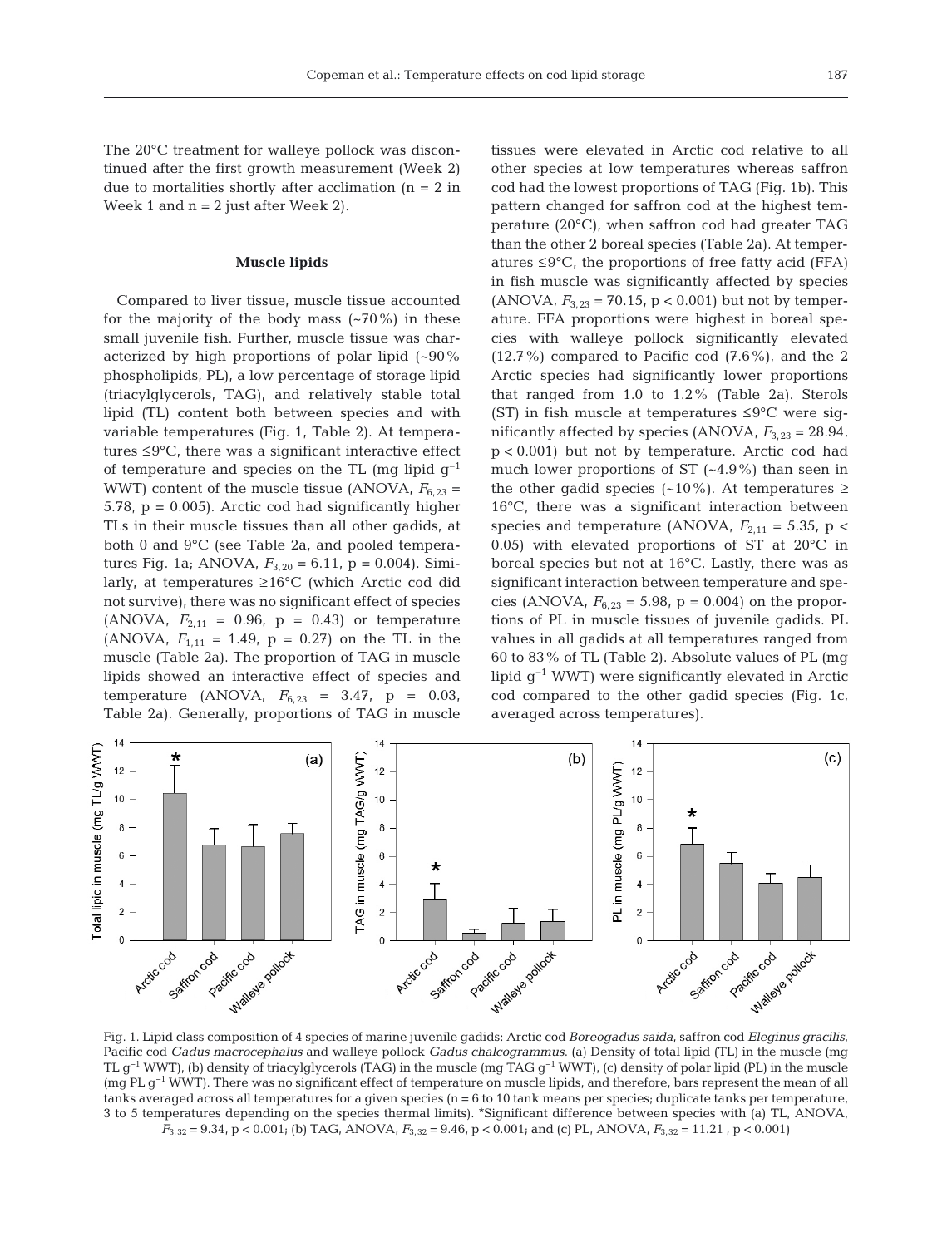Table 2. Total lipid (mg lipid  $g^{-1}$  WWT tissue) and percentage lipid class composition in (a) muscle and (b) liver of 4 species of juvenile gadids reared at 5 temperatures. AC: Arctic cod *Boreogadus saida*; SC: saffron cod *Eleginus gracilis*; PC: Pacific cod *Gadus microcephalus*; WP: walleye pollock; TL: total lipid; TAG: triacylglycerols; FFA: free fatty acids; ST: sterols; PL: polar lipids. Dash indicates that fish were not analyzed at temperatures >9°C due to elevated mortality in treatment tanks. Treatment values represent means of 6 to 8 fish except at temperatures  $>9^{\circ}$ C where sample sizes dropped due to mortality  $(n = 4 \text{ to } 7)$ 

|                                                                                                             |                        | Temp Species TL $(mq q^{-1})$ | $%$ TAG                  | $%$ FFA           | %ST            | $%$ PL                       |
|-------------------------------------------------------------------------------------------------------------|------------------------|-------------------------------|--------------------------|-------------------|----------------|------------------------------|
| (a) Muscle                                                                                                  |                        |                               |                          |                   |                |                              |
| $0^{\circ}$ C                                                                                               | AС                     | $11.5 \pm 0.6$                | $24.5 \pm 2.4$           | $1.0 \pm 0.2$     | $4.8 \pm 0.3$  | $69.6 \pm 2.3$               |
|                                                                                                             | SC                     | $8.3 \pm 1.2$                 | $9.7 \pm 2.2$            | $1.6 \pm 0.3$     | $9.7 \pm 0.8$  | $79.0 \pm 2.3$               |
|                                                                                                             | PС                     | $6.3 \pm 0.4$                 | $10.9 \pm 2.4$           | $7.4 \pm 0.5$     | $9.6 \pm 0.5$  | $71.9 \pm 2.1$               |
|                                                                                                             | WP                     | $7.4 \pm 0.7$                 | $17.9 \pm 4.9$           | $14.4 \pm 1.4$    | $10.1 \pm 1.4$ | $56.9 \pm 3.2$               |
|                                                                                                             |                        |                               |                          |                   |                |                              |
| $5^{\circ}$ C                                                                                               | AC                     | $8.2 \pm 1.0$                 | $24.1 \pm 3.1$           | $0.9 \pm 0.3$     | $5.8 \pm 0.8$  | $68.8 \pm 3.3$               |
|                                                                                                             | SC                     | $6.8 \pm 0.5$                 | $5.8 \pm 2.0$            | $1.4 \pm 0.2$     | $9.1 \pm 0.8$  | $83.7 \pm 1.7$               |
|                                                                                                             | PС                     | $9.4 \pm 0.9$                 | $30.6 \pm 3.6$           | $7.0 \pm 1.0$     | $7.8 \pm 0.5$  | $54.4 \pm 3.3$               |
|                                                                                                             | WP                     | $8.3 \pm 1.0$                 | $23.7 \pm 3.9$           | $13.1 \pm 0.8$    | $10.6 \pm 1.7$ | $52.3 \pm 2.5$               |
| $9^{\circ}C$                                                                                                | AC                     | $11.6 \pm 0.7$                | $34.2 \pm 4.3$           | $1.0 \pm 0.2$     | $4.0 \pm 0.3$  | $60.6 \pm 4.2$               |
|                                                                                                             | <b>SC</b>              | $5.4 \pm 0.4$                 | $5.5 \pm 1.3$            | $0.6 \pm 0.2$     | $12.6 \pm 1.6$ | $81.1 \pm 1.7$               |
|                                                                                                             | PC                     | $5.6 \pm 0.5$                 | $17.0 \pm 2.1$           | $8.4 \pm 0.5$     | $9.8 \pm 0.6$  | $64.8 \pm 1.6$               |
|                                                                                                             | WP                     | $7.9 \pm 0.5$                 | $25.0 \pm 4.9$           | $10.5 \pm 1.2$    | $10.5 \pm 1.2$ | $54.0 \pm 2.8$               |
|                                                                                                             |                        | $\overline{\phantom{0}}$      | $\overline{\phantom{0}}$ | $\overline{a}$    |                |                              |
| $16^{\circ}$ C                                                                                              | АC                     |                               |                          |                   |                |                              |
|                                                                                                             | SC                     | $6.2 \pm 1.6$                 | $7.5\pm1.9$              | $0.6 \pm 0.2$     | $11.7 \pm 1.4$ | $80.1 \pm 2.5$               |
|                                                                                                             | PС                     | $5.6 \pm 0.7$                 | $19.5 \pm 5.7$           | $5.5 \pm 0.4$     | $11.4 \pm 1.3$ | $63.6 \pm 4.3$               |
|                                                                                                             | WP                     | $6.4 \pm 0.6$                 | $20.6 \pm 4.0$           | $8.8 \pm 0.4$     |                | $9.9 \pm 0.6$ 60.7 $\pm 3.2$ |
| $20^{\circ}$ C                                                                                              | AC                     | $\qquad \qquad -$             | $\overline{\phantom{0}}$ | $\qquad \qquad -$ |                |                              |
|                                                                                                             | SC                     | $7.4 \pm 0.4$                 | $10.6 \pm 4.0$           | $2.4 \pm 0.3$     | $7.7 \pm 0.6$  | $79.3 \pm 3.4$               |
|                                                                                                             | PС                     | $5.9 \pm 0.4$                 | $1.4 \pm 1.4$            | $19.2 \pm 4.6$    | $15.5 \pm 2.1$ | $62.4 \pm 5.4$               |
|                                                                                                             | WP <sup>a</sup>        | $8.0 \pm 0.4$                 | $0.7 \pm 0.4$            | $12.1 \pm 1.2$    | $11.7 \pm 0.6$ | $75.5 \pm 1.9$               |
| (b) Liver                                                                                                   |                        |                               |                          |                   |                |                              |
| $0^{\circ}$ C                                                                                               | AC                     | $310.5 \pm 25.8$              | $89.8 \pm 1.8$           | $0.4 \pm 0.3$     | $0.5 \pm 0.1$  | $9.3 \pm 1.7$                |
|                                                                                                             | SC                     | $126.3 \pm 33.4$              | $67.3 \pm 6.7$           | $4.8 \pm 1.0$     | $2.0 \pm 0.6$  | $25.7 \pm 5.6$               |
|                                                                                                             | PС                     | $204.8 \pm 46.2$              | $61.8 \pm 13.3$          | $6.6 \pm 3.1$     | $1.9 \pm 1.5$  | $29.7 \pm 9.2$               |
|                                                                                                             | WP                     | $272.0 \pm 53.1$              | $65.7 \pm 5.2$           | $13.0 \pm 1.1$    | $2.7 \pm 0.5$  | $18.6 \pm 4.3$               |
| $5^{\circ}$ C                                                                                               | AC                     | $342.6 \pm 24.4$              | $90.9 \pm 11.1$          | $1.5 \pm 0.4$     | $0.6 \pm 0.3$  | $7.0 \pm 0.8$                |
|                                                                                                             | SC                     | $119.4 \pm 25.0$              | $67.3 \pm 6.6$           | $5.0 \pm 0.7$     | $1.9 \pm 0.5$  | $25.8 \pm 5.9$               |
|                                                                                                             | PC                     | $415.8 \pm 26.7$              |                          | $2.4 \pm 0.5$     | $0.3 \pm 0.1$  | $15.9 \pm 0.8$               |
|                                                                                                             |                        |                               | $81.4 \pm 0.5$           |                   |                |                              |
|                                                                                                             | WP                     | $420.8 \pm 44.7$              | $80.4 \pm 1.9$           | $5.5 \pm 0.8$     | $1.7 \pm 0.4$  | $12.2 \pm 1.9$               |
| $9^{\circ}$ C                                                                                               | АC                     | $305.7 \pm 17.3$              | $85.5 \pm 8.1$           | $1.4 \pm 0.3$     | $0.9 \pm 0.8$  | $11.7 \pm 7.5$               |
|                                                                                                             | SС                     | $142.5 \pm 31.1$              | $69.3 \pm 2.6$           | $3.0 \pm 0.5$     | $2.3 \pm 0.8$  | $25.3 \pm 2.1$               |
|                                                                                                             | PС                     | $395.3 \pm 20.9$              | $80.8 \pm 2.5$           | $2.3 \pm 0.4$     | $0.3 \pm 0.1$  | $16.4 \pm 2.3$               |
|                                                                                                             | WP                     | $486.2 \pm 41.1$              | $78.0 \pm 3.9$           | $3.5 \pm 0.9$     | $1.2 \pm 0.2$  | $17.2 \pm 3.0$               |
| $16^{\circ}$ C                                                                                              | АC                     |                               |                          |                   |                |                              |
|                                                                                                             | SC                     | $294.1 \pm 54.9$              | $74.9 \pm 2.9$           | $3.0 \pm 0.3$     | $1.1 \pm 0.2$  | $20.9 \pm 3.1$               |
|                                                                                                             | PС                     | $360.4 \pm 60.8$              | $78.1 \pm 5.6$           | $1.5 \pm 0.1$     | $0.7 \pm 0.3$  | $19.6 \pm 5.1$               |
|                                                                                                             | WP                     | $530.9 \pm 41.8$              | $82.7 \pm 3.2$           | $2.8 \pm 0.9$     | $0.6 \pm 0.3$  | $14.0 \pm 3.5$               |
|                                                                                                             |                        |                               |                          |                   |                |                              |
| $20^{\circ}$ C                                                                                              | AC                     |                               |                          |                   |                |                              |
|                                                                                                             | SC                     | $355.3 \pm 89.6$              | $62.4 \pm 5.1$           | $3.8 \pm 0.6$     | $0.9 \pm 0.4$  | $32.4 \pm 6.1$               |
|                                                                                                             | PС                     | $89.1 \pm 33.0$               | $59.0 \pm 20.2$          | $15.6 \pm 10.8$   | $6.7 \pm 3.6$  | $18.6 \pm 6.5$               |
|                                                                                                             | <b>WP</b> <sup>a</sup> | $307.3 \pm 49.9$              | $84.0 \pm 3.2$           | $6.3 \pm 1.4$     | $2.0 \pm 0.4$  | $7.6 \pm 1.8$                |
|                                                                                                             |                        |                               |                          |                   |                |                              |
| $\mathrm{d}^{\mathrm{a}}\mathbf{W}\mathbf{P}$ were sampled after only 2 wk of the growth experiment at 20°C |                        |                               |                          |                   |                |                              |

# **Liver lipids**

For all species examined, liver tissue accounted for on average only 4% of the wet weight, and liver lipids were much denser and showed higher variability with temperature and species than muscle lipids. The TL

(mg lipid  $q^{-1}$  WWT) in gadid livers as well as the proportional (%) lipid class composition for all species at all temperature combinations is shown in Table 2b. Clearly, TLs in gadid livers (mg lipid g−1 WWT) were significantly affected by the interaction of species and temperature (Fig. 2a, Table 2b). Both boreal species demonstrated a Gaussian peak relationship between both TL storage (Fig. 2a) and TAG storage (Fig. 2b) with temperature. This significant relationship (Pacific cod  $r^2 = 0.84$ , walleye pollock  $r^2 \ge 0.85$ ; Table 3) had maximum lipid storage values at mid temperature ranges and minimum lipid values at cold and warm extremes. Both TL and TAG showed maximum values for Pacific cod at ~9°C, while walleye pollock had maximum liver lipid storage at ~11.5°C. Saffron cod had a very different relationship between liver lipid storage and temperature that was best described by a quadratic relationship (TL  $r^2 = 0.97$ , TAG  $r^2 =$ 0.89). Highest levels of TL and TAG (mg lipid g−1 WWT) were measured in the liver at 20°C (Fig. 2, Table 3). Arctic cod liver storage did not vary statistically between 0 and 9°C (Table 2, Fig. 2 where the line is just for visual purposes).

At 0°C, elevated lipid storage in the liver (mg lipid  $g^{-1}$  WWT) of Arctic cod relative to the other gadids was associated with elevated proportions of TAG (~90%) and low proportions of the other lipid classes, FFA, ST and PL  $(\Sigma \sim 10\%;$  Table 2b). However, maximum liver lipid densities in boreal species were higher (531 mg lipid g−1 WWT in walleye pollock and 416 mg lipid  $q^{-1}$ WWT in Pacific cod) than those seen

in Arctic species (maximum values

of ~350 mg lipid g−1 WWT at 5°C and 20°C for Arctic cod and saffron cod, respectively; Fig. 2). Relationships between TLs and TAG densities with temperature were basically identical. This indicates that lipid storage in the liver is largely driven by the accumulation or depletion of TAG.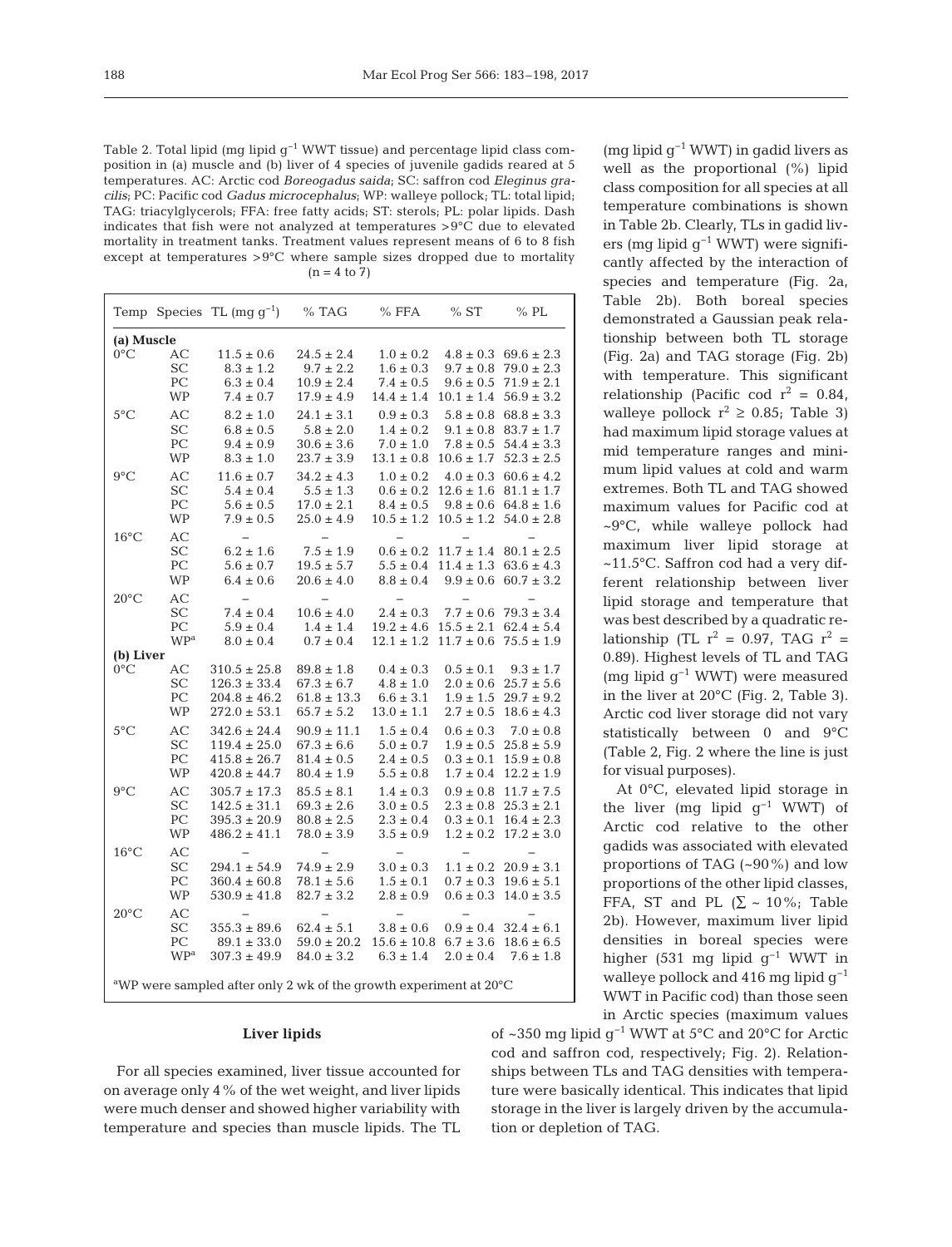

Fig. 2. Temperature-dependent lipid storage as (a) total lipids and (b) total triacylglycerols (TAG) in the liver of the 4 species of juvenile gadids. Values (as mg g<sup>-1</sup> liver WWT) represent the mean values of duplicate tanks (n = 2) with 4 individuals per tank. Arctic cod showed too few points to statistically define the relationship, and therefore, the line is just used to visually illustrate the lipid density in this species relative to 3 other gadids. Model parameters are given in Table 3

Table 3. Parameters for the relationship between the density (mg lipid g<sup>-1</sup> WWT) of (a) total lipids (TL) in the liver and (b) triacyglycerols (TAG) per WWT in the liver relative to culture temperature for 4 species of juvenile gadids. Boreal species (Pacific cod and walleye pollock) were described by the 3 parameter Gaussian peak relationship. Here, *Y* refers to the lipid density, *a* is the maximum fish lipid density (mg  $g^{-1}$ ),  $T_0$  is the temperature at which the slope is zero or the maximum peak in lipid density  $({}^{\circ}C)$ , *T<sub>i</sub>* is the temperature of a given treatment  $({}^{\circ}C)$ , and *b* is the width of the lipid density peak  $({}^{\circ}C)$ . A non-linear quadratic equation was used to explain the positive relationship between saffron cod lipid storage and culture temperature; here, *Y* refers to the total lipid or TAG density in fish livers,  $Y_0$  is the lipid density at  $0^{\circ}C$ , *a* and *b* are constants, and  $T_i$  is the temperature of a given treatment (°C)

| Gaussian peak relationship $Y = a \cdot \exp\{-0.5 \cdot [(T_i - T_0)/b]^2\}$ |                    |                    |                 |       |  |  |  |
|-------------------------------------------------------------------------------|--------------------|--------------------|-----------------|-------|--|--|--|
|                                                                               | a                  | $T_0$              | b               |       |  |  |  |
| Pacific cod TL in liver (Fig. 2a)                                             | $446.63 \pm 65.88$ | $9.11 \pm 1.26$    | $7.40 \pm 1.45$ | 0.84  |  |  |  |
| Pacific cod TAG in liver (Fig. 2b)                                            | $361.70 \pm 54.44$ | $9.18 \pm 1.24$    | $7.22 \pm 1.24$ | 0.84  |  |  |  |
| Walleye pollock TL in liver (Fig. 2a)                                         | $529.30 \pm 50.83$ | $11.32 \pm 0.98$   | $9.34 \pm 1.57$ | 0.85  |  |  |  |
| Walleye pollock TAG in liver (Fig. 2b)                                        | $423.25 \pm 41.81$ | $11.92 \pm 1.02$   | $9.26 \pm 1.62$ | 0.86  |  |  |  |
| <b>Quadratic relationship</b> $Y = Y_0 + (a \cdot T_i) + (b \cdot T_i^2)$     |                    |                    |                 |       |  |  |  |
|                                                                               | $\partial$         | $Y_0$              | b               | $r^2$ |  |  |  |
| Saffron cod TL in liver (Fig. 2a)                                             | $-3.29 \pm 5.30$   | $120.37 \pm 21.55$ | $0.78 \pm 0.25$ | 0.97  |  |  |  |
| Saffron cod TAG in liver (Fig. 2b)                                            | $0.21 \pm 7.36$    | $84.42 \pm 29.93$  | $0.37 \pm 0.35$ | 0.89  |  |  |  |

#### **Condition indices**

The hepatosomatic index (HSI), the ratio of TLs in the liver (mg):TLs in the muscle (mg), and the density of TLs in the combined muscle and liver (mg  $g^{-1}$ ) were used as indicators of animal condition. Generally, all 3 indices showed similar patterns to each other (Fig. 3) and to the trends that were previously described for liver lipid content (Fig. 2). For both boreal species, all the condition indices were described using a Gaussian peak relationship. The peak temperature at which maximum condition values were observed for Pacific cod ranged from 8.6°C (TL in the combined muscle and liver, mg lipid  $q^{-1}$ ) WWT,  $r^2 = 0.88$ ; Fig. 3c) to 10.0°C (liver to muscle ratio,  $r^2$  = 0.95; Fig. 3b). Walleye pollock had maximum condition indices at higher temperatures that ranged from 12.1°C (TL in combined muscle and liver, mg lipid  $g^{-1}$  WWT,  $r^2 = 0.91$ ; Fig. 3c) to 13.3°C (liver to muscle ratio,  $r^2 = 0.86$ ; Fig. 3b).

Arctic cod had elevated condition indices at 0°C (Fig. 3), but with increased temperatures up to  $9^{\circ}C$ , we observed a decrease in their condition relative to trends for the other 2 boreal gadid species. This elevated condition at low temperatures was apparent in the HSI and total lipids in muscle and liver combined (mg g−1) but not in the liver:muscle lipid ratio. Saffron cod had the lowest condition value among both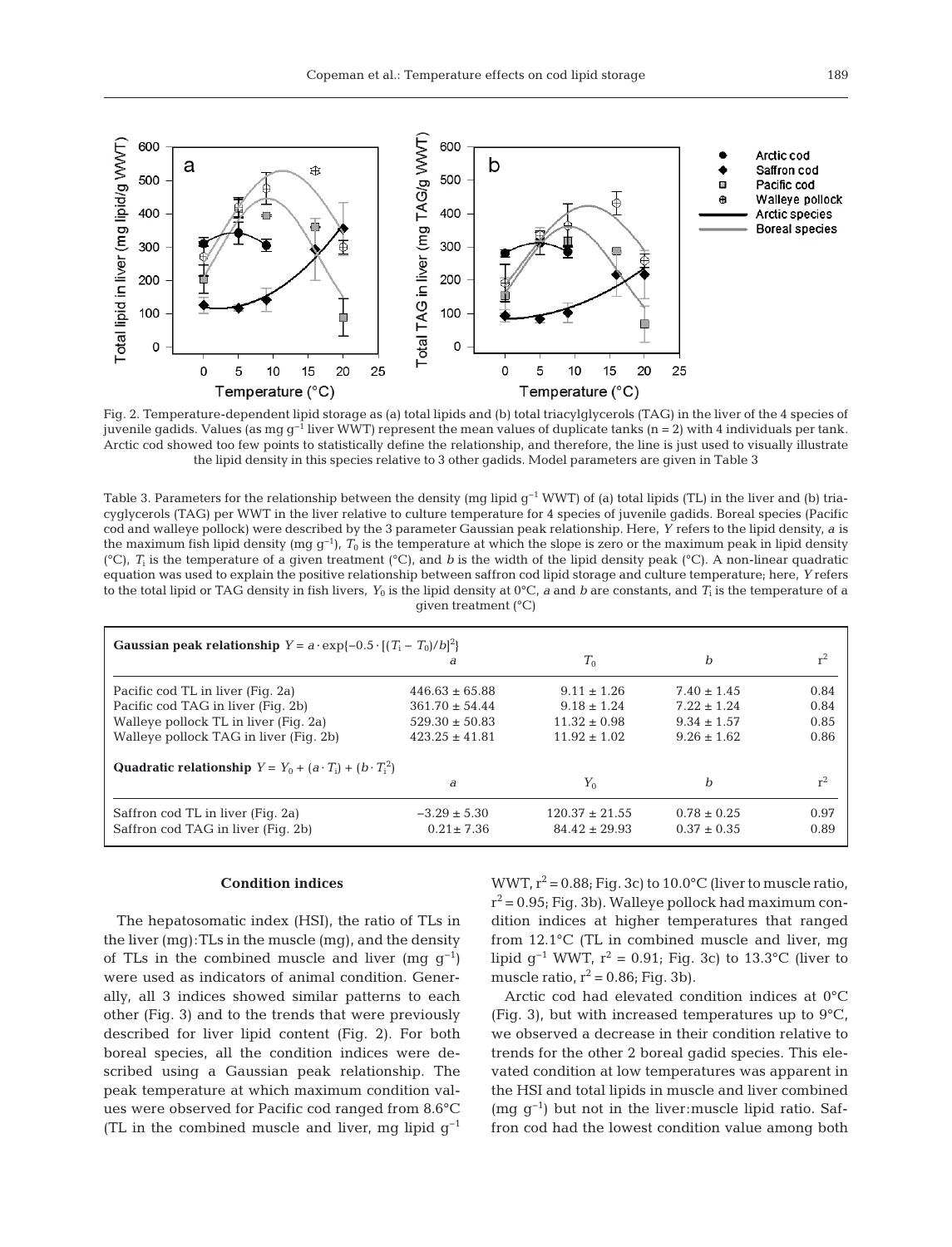

Fig. 3. Temperature-dependent condition indices of the 4 species of juvenile gadids. Values represent the mean values of duplicate tanks  $(n = 2)$  with 4 individuals per tank. (a) Hepatosomatic index, (b) total liver lipids  $(mg)$ :total muscle lipids  $(mg)$ , and (c) total lipid in the liver and muscle combined (mg lipid g−1 WWT). Model parameters are given in Table 4

the Arctic and boreal gadids. The effect of temperature on saffron cod condition was also relatively minor, with the exception of 20°C, where saffron cod increased in condition but the other gadids showed a significant decrease in condition (Fig. 3c). The effects of temperature on saffron cod condition were positive up to 20°C, based on both liver to muscle lipids  $(r^2 = 0.86)$  and TL density in liver and muscle  $(r^2 =$ 0.95; Table 4). There was a very weak relationship between temperature and HSI in saffron cod  $(r^2 =$ 

Table 4. Parameters for the relationship between the condition indices and culture temperature in 4 species of juvenile gadids. Boreal species (Pacific cod and walleye pollock) were described by a 3 parameter Gaussian peak relationship. Here, *Y* refers to a condition index,  $a$  is the maximum fish condition,  $T_0$  is the temperature at which the slope is zero or the maximum peak in condition ( $^{\circ}$ C),  $T_i$  is the temperature of a given treatment ( $^{\circ}$ C), and *b* is the width of the condition peak in  $^{\circ}$ C. A non-linear quadratic equation was used to explain the positive relationship between saffron cod condition and culture temperature; here, *Y* refers to a condition index, *Y*<sup>0</sup> is the condition at 0°C, *a* and *b* are constants, and *T*<sup>i</sup> is the temperature of a given treatment. A linear relationship was used to explain the relationship between Arctic cod condition and temperature; here, *Y* refers to a condition index,  $Y_0$  is the condition index at  $0^{\circ}C$ , *c* is the slope of the line, and  $T_i$  is the temperature of a given treatment  $(^\circ C)$ 

| <b>Gaussian peak relationship</b> $Y = a \cdot \exp\{-0.5 \cdot [(T_i - T_0)/b]^2\}$ |                  |                  |                   |       |  |
|--------------------------------------------------------------------------------------|------------------|------------------|-------------------|-------|--|
|                                                                                      | a                | $T_0$            | $\boldsymbol{b}$  | $r^2$ |  |
| Pacific cod HIS, (Fig. 3a)                                                           | $4.87 \pm 0.32$  | $9.33 \pm 0.68$  | $8.85 \pm 0.96$   | 0.93  |  |
| Pacific cod liver: muscle (Fig. 3b)                                                  | $3.65 \pm 0.34$  | $10.00 \pm 0.55$ | $5.63 \pm 0.56$   | 0.95  |  |
| Pacific cod TL density in liver and muscle (Fig. 3c)                                 | $27.50 \pm 3.32$ | $8.57 \pm 1.10$  | $7.54 \pm 1.25$   | 0.88  |  |
| Walleye pollock HIS (Fig. 3a)                                                        | $7.22 \pm 0.44$  | $12.50 \pm 0.53$ | $8.23 \pm 0.78$   | 0.96  |  |
| Walleye pollock liver: muscle (Fig. 3b)                                              | $6.97 \pm 1.44$  | $13.30 \pm 0.88$ | $5.23 \pm 1.14$   | 0.86  |  |
| Walleye pollock TL density in liver and muscle (Fig. 3c)                             | $44.52 \pm 4.44$ | $12.19 \pm 0.77$ | $7.71 \pm 1.09$   | 0.91  |  |
|                                                                                      |                  |                  |                   |       |  |
| <b>Quadratic relationship</b> $Y = Y_0 + (a \cdot T_i) + (b \cdot T_i^2)$            |                  |                  |                   |       |  |
|                                                                                      | а                | $Y_0$            | $\boldsymbol{b}$  | $r^2$ |  |
| Saffron cod liver: muscle (Fig. 3b)                                                  | $0.032 \pm 0.06$ | $0.24 \pm 0.25$  | $0.001 \pm 0.003$ | 0.86  |  |
| Saffron cod TL density in liver and muscle (Fig. 3c)                                 | $-0.7 \pm 0.3$   | $10.8 \pm 1.1$   | $0.05 \pm 0.01$   | 0.95  |  |
|                                                                                      |                  |                  |                   |       |  |
| <b>Linear relationship</b> $Y = Y_0 + (c \cdot T_i)$                                 |                  |                  |                   |       |  |
|                                                                                      | $Y_0$            | $\mathcal{C}$    |                   | $r^2$ |  |
| Arctic cod HSI (Fig. 3a)                                                             | $4.16 \pm 0.03$  | $0.18 \pm 0.00$  |                   | 0.99  |  |
| Arctic cod liver: muscle (Fig. 3b)                                                   | $1.25 \pm 0.50$  | $0.08 \pm 0.10$  |                   | 0.27  |  |
| Arctic cod TL density in liver and muscle (Fig. 3c)                                  | $23.22 \pm 1.31$ | $0.52 \pm 0.22$  |                   | 0.85  |  |
| Saffron cod HSI (Fig. 3a)                                                            | $1.96 \pm 0.28$  | $0.02 \pm 0.02$  |                   | 0.17  |  |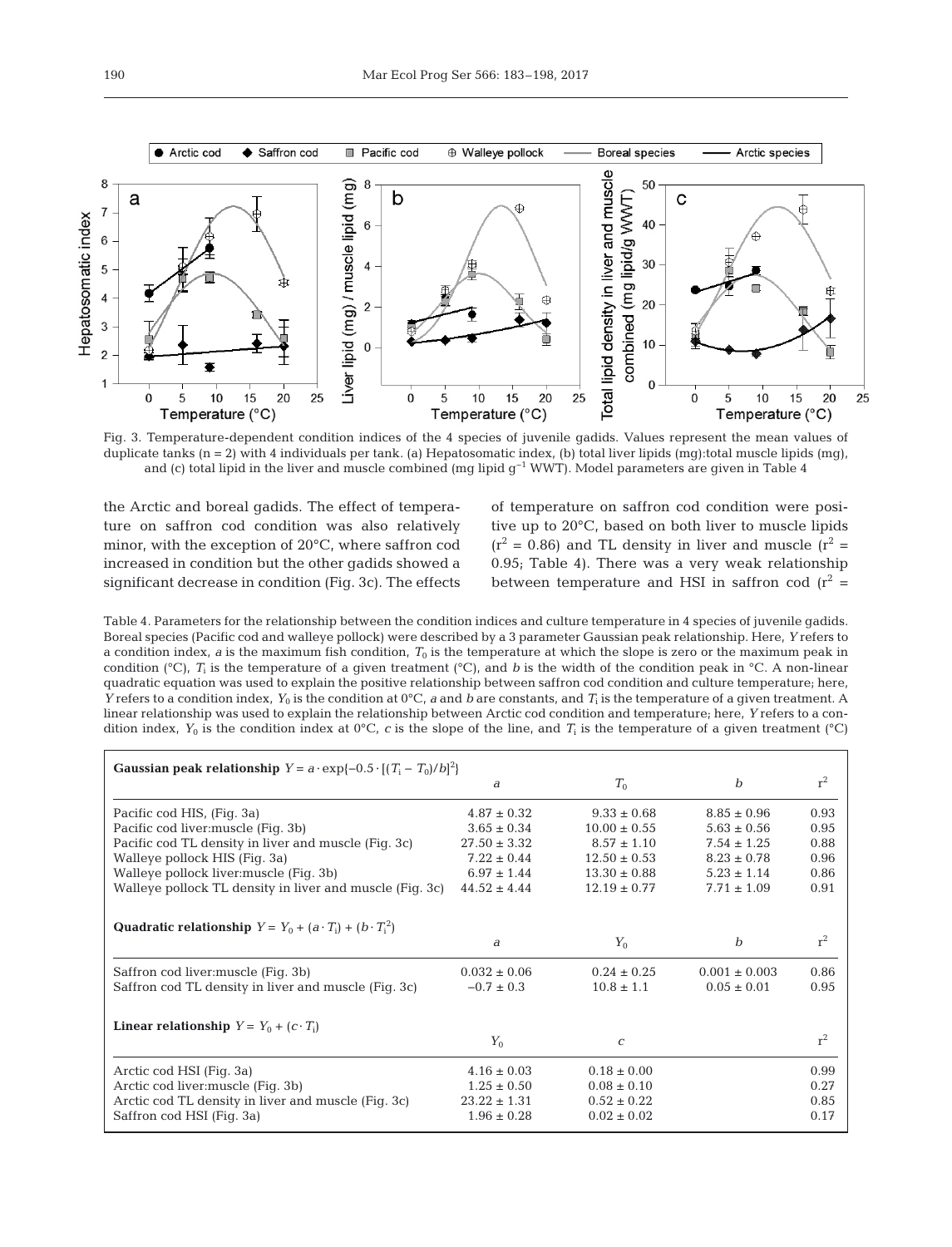0.17; Fig. 3a). The relationship between temperature and condition in Arctic cod was described using a simple linear relationship. This relationship was stronger for HSI  $(r^2 = 0.99)$  and TL density in liver and muscle  $(r^2 = 0.85)$  than in the liver to muscle ratio  $(r^2 = 0.27;$  Fig. 3, Table 4).

# **Specific growth rate and lipid storage**

Boreal species showed a significant positive relationship between combined muscle and liver lipid density (mg lipid  $q^{-1}$  WWT) and specific growth rate (SGR, %  $d^{-1}$ ) (Fig. 4). In contrast, there was no relationship be tween SGR and TLs in Arctic species. Higher SGRs and TL storage were noted in walleye pollock with warmer temperatures up to  $16^{\circ}$ C ( $r^2$  = 0.50); however, increased variability was observed in TL storage and growth at 20°C. Similarly, Pacific cod showed elevated TL storage with increased SGRs up to 9°C but lower TL and SGR at 16°C ( $r^2$  = 0.48).

# **Lipid accumulation rate**

The lipid accumulation rate (LAR) index incorporates changes in individual fish SGR and lipid density as a function of temperature. LAR index is an indicator of the ability of juvenile fish to accumulate lipid over time (% lipid in the liver and muscle combined × specific growth rate). Here, we show the model extrapolated to −2°C and finishing at the maximum species-specific temperature at which we did not observe excessive mortality. We used Gaussian peak



Fig. 4. Relationship between total lipids in the combined liver and muscle (mg lipids g−1 WWT) and specific growth rate (SGR, % d<sup>-1</sup>) for the 4 species of juvenile gadids. Values represent individual fish that were measured for growth and lipid composition at the end of the experiment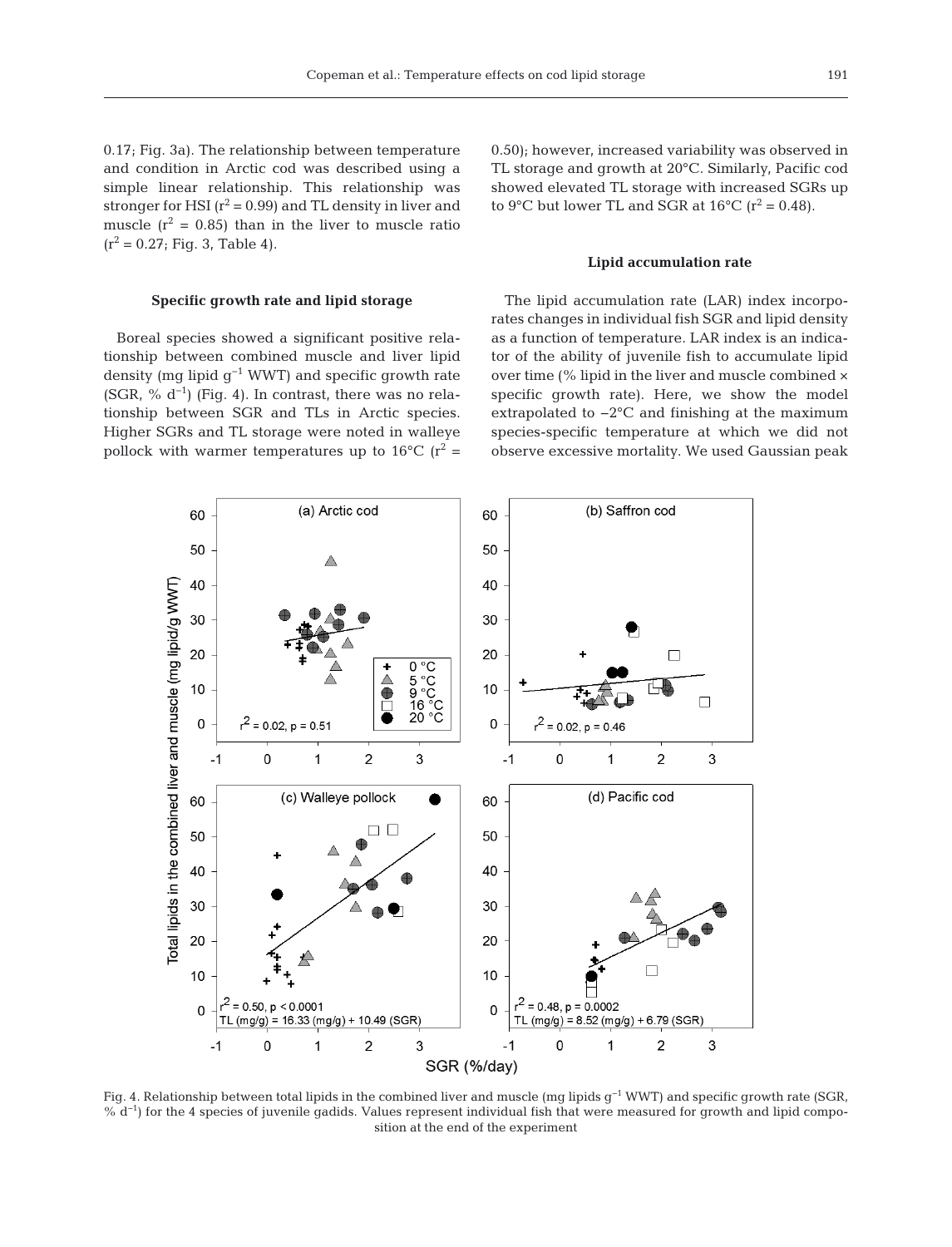relationship models to explain how LAR varied with temperature for both boreal species and for saffron cod, while a linear relationship described Arctic cod (Table 5, Fig. 5). Maximum LAR indices for Pacific cod were observed at 10.0 $\degree$ C (r<sup>2</sup> = 0.97) compared to 14.4°C ( $r^2$  = 0.99) for walleye pollock and  $16.2$ °C ( $r^2 = 0.97$ ) for saffron cod (Table 5, Fig. 5). The LAR index for Arctic cod was linear up to a maximum value of 9°C. The most apparent differences in these LAR indices among species were in their modeled maxima; with species rank order (highest to lowest) going from walleye pollock (11.6) to Pacific cod (6.8) to Arctic cod (3.4) and saffron cod with very low accumulation indices (2.5). However, these rank orders changed within different thermal ranges. For example, at temperatures <1.3°C, Arctic cod had the highest LAR index compared to other gadids (Fig. 5). Between 1.3 and 6.7°C, Pacific cod and walleye pollock were ranked highest which was then superseded by just walleye pollock under warmer conditions (i.e.  $6.7$  to  $16^{\circ}$ C). At the highest temperature range, representing 'estuarine conditions' (>16°C), saffron cod were ranked highest by the fact that they are the only species in the group with the thermal tolerance to survive at such temperatures. However, saffron cod showed very little variation in this index overall despite having the physiology to grow and survive across the broadest range of temperatures.



Fig. 5. Temperature-dependent lipid accumulation rate (LAR) index for the 4 species of juvenile gadids. Model parameters are given in Table 5. The species that had the highest LAR in each of the idealized thermal ranges is noted on the figure: Arctic cod in the Arctic range (−2 to 1.3°C), Pacific cod and walleye pollock in the sub-Arctic range (1.3 to 6.7 $^{\circ}$ C), walleye pollock in the boreal range (6.7 to 16 $^{\circ}$ C) and finally saffron cod in the extreme estuarine warm range (>16°C). Late summer thermal habitat transitions are idealized and were defined when the species range order changed

Table 5. Parameters for the relationship between lipid accumulation rate (LAR) index and temperature in 4 species of juvenile gadids. Saffron cod, walleye pollock and Pacific cod were described by a 3 parameter Gaussian peak relationship. Here, *Y* refers to the LAR, *a* is the maximum accumulation rate,  $T_0$  is the temperature at which the slope is zero or LAR is maximum  $({}^{\circ}C)$ ,  $T_i$  is the temperature of a given treatment (°C), and *b* is the width of the accumulation peak (°C). For Arctic cod,  $Y_0$  is the LAR index at  $0^{\circ}C$ , and *c* is the slope of the line

| <b>Gaussian peak relationship</b> $Y = a \cdot \exp\{-0.5 \cdot [(T_i - T_0)/b]^2\}$ |                 |                  |                 |                |  |  |
|--------------------------------------------------------------------------------------|-----------------|------------------|-----------------|----------------|--|--|
|                                                                                      | a               | $T_{\alpha}$     | h               | $\mathbb{R}^2$ |  |  |
| Pacific cod LAR (Fig. 5)                                                             | $6.77 \pm 0.69$ | $10.00 \pm 0.64$ | $5.53 \pm 0.70$ | 0.97           |  |  |
| Walleye pollock LAR (Fig. 5) $11.60 \pm 0.78$                                        |                 | $14.37 + 1.13$   | $6.39 \pm 1.10$ | 0.99           |  |  |
| Saffron cod LAR (Fig. 5)                                                             | $2.45 + 0.18$   | $16.16 + 0.89$   | $6.73 + 0.90$   | 0.97           |  |  |
| <b>Linear relationship</b> $Y = Y_0 + (c \cdot T_i)$                                 |                 |                  |                 |                |  |  |
|                                                                                      | $Y_0$           | C                |                 | $R^2$          |  |  |
| Arctic cod LAR (Fig. 4)                                                              | 1.73 0.46       | $0.18 \pm 0.07$  |                 | 0.85           |  |  |

# **DISCUSSION**

The results of this study indicate that lipid content is highly variable among gadids and that temperature directly impacts their lipid density in a speciesdependent manner. As such, the relative energetic content of forage fish in these regions is poised to change significantly with continued warming, which has implications for both the survival of these species and the piscivorous fish, marine seabirds and mammals that depend on them for forage. We discuss these results in terms of the mechanisms, life-history strategies and ecosystem consequences of variable energetic allocation within and among gadids at the Pacific-Arctic interface.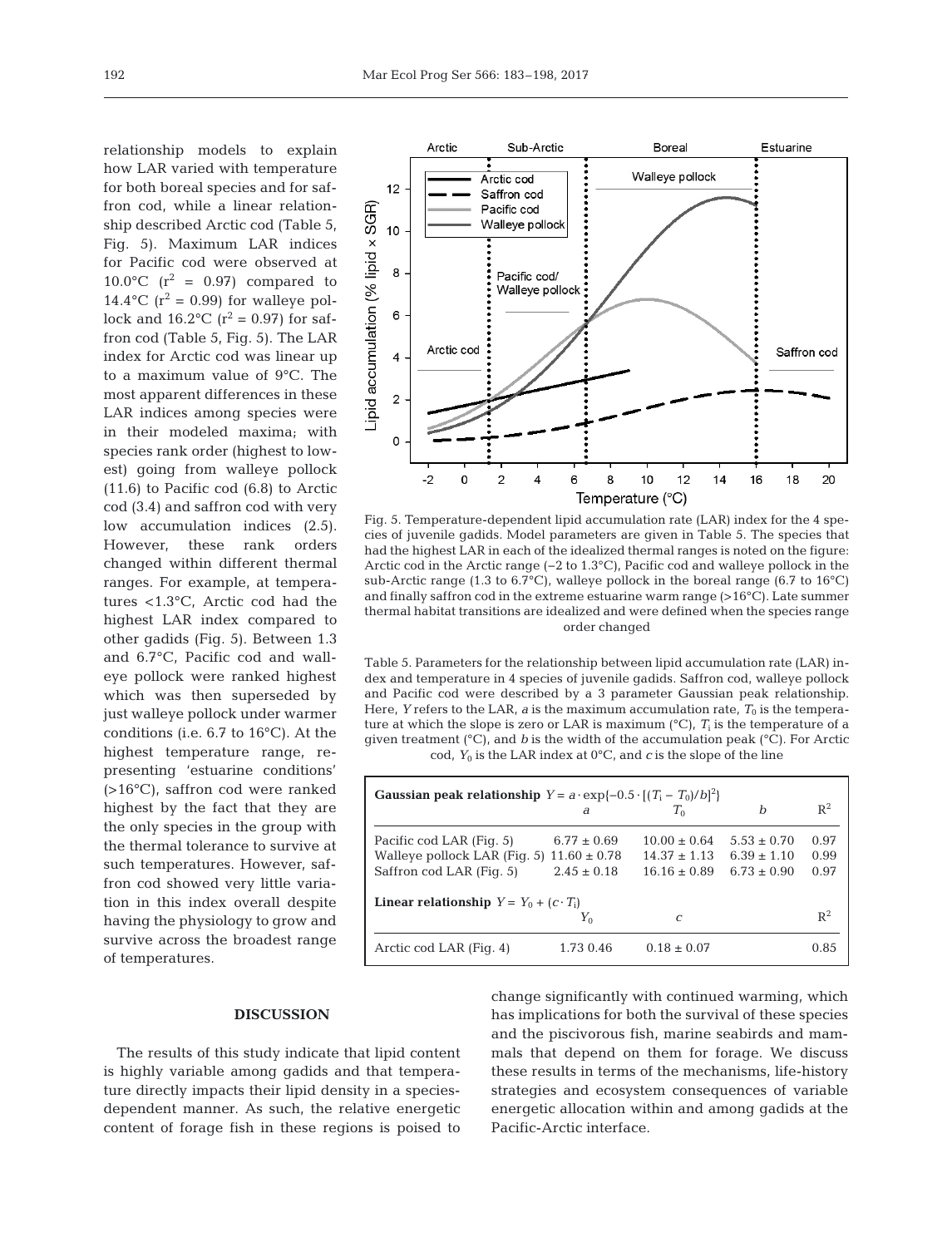# **Species-specific temperature response in lipid allocation: Boreal vs. Arctic**

We focused on the  $60-120$  mm size range of juveniles (Age 1 for Arctic species and Age 0 for boreal species) because this ontogenetic stage represents a phase of development when lipid storage patterns reflect environmental variability that is not confounded by sexual maturity (Mello & Rose 2005). Further, analyzing all gadids at this common size standardized all species to the smallest size at which liver could easily be dissected and organ-specific lipids could be measured (pers. obs.). This size also reflects the stage at which all species transition from a solely copepoddominated diet to one based on a more diverse assemblage of larger prey (Renaud et al. 2012, Strasburger et al. 2014, Gray et al. 2016). Therefore, the species differences observed in this study most likely reflect species-specific physiology at a common ontogenetic stage and, therefore, some index of fitness under variable thermal environments. At 60–120 mm, juvenile gadids can be highly variable in lipid content in the late summer and early fall (Grant & Brown 1999, Copeman et al. 2008, Heintz et al. 2013, Copeman et al. 2016). Such variability has obvious implications for upper trophic level predators but can also have implications for overwintering survival and recruitment dynamics within fish populations (Heintz et al. 2013, Siddon et al. 2013a). Nothing is currently known about the importance of lipid storage to overwintering survival in Arctic gadids.

Arctic cod have become the focus of several recent studies because they are highly abundant (Crawford & Jorgenson 1993, Benoit et al. 2008, 2014, De Robertis et al. 2017), are energetically richer than saffron cod (Nahrgang et al. 2010, L. A. Copeman et al. unpubl.) and appear to be more temperature sensitive than other gadids in the Pacific Arctic Region (Laurel et al. 2016). Here, we show that the loss of Arctic cod in Alaskan waters by way of climate change could re sult in a 'fat deficit' in the forage fish community without an accompanying range shift of boreal gadids further north. Current models suggest that poleward shifts of walleye pollock and Pacific cod will be hampered by persistent ice coverage during winter months in the Northern Bering Sea (Hollowed et al. 2011, Sigler et al. 2011, Hollowed & Sundby 2014). Melting sea ice during the spring results in a <2°C cold pool that effectively acts as a thermal barrier for boreal Pacific gadids shifting northward during summer months, despite the presence of warmer conditions existing in the surface and bottom waters of the Chukchi Sea during summer. The scenario in which Arctic cod are absent and energetically equivalently gadids cannot invade their niche sets up a poor scenario for marine sea birds and mammals that rely upon lipid-rich forage fish.

The correlation of temperature-dependent specific growth rate and body lipid content was only observed in the boreal species, possibly indicating unique life history strategies for survival in Arctic gadids living in severe over-wintering environments, where winter temperatures are <0°C (Bouchard & Fortier 2011). Juvenile cold-water gadids rapidly accumulate lipids during the late summer and autumn in order to store excess lipids for prolonged overwintering (Hurst 2007, Laurel et al. 2007a, Heintz & Vollenweider 2010, Copeman et al. 2016). We propose that surviving severe overwintering in the Arctic could require more lipid reserves be accumulated in a shorter growing season than in boreal regions, whereas larger body sizes in boreal regions may be required to reduce size-dependent predation mortality (overwintering processes reviewed by Sogard 1997, Sogard & Olla 2000, Hurst 2007). Copeman et al. (2016) found a latitudinal gradient in saffron cod size and lipid storage with age-0 fish from the Chukchi Sea over-wintering at a smaller size (<60 mm) and higher lipid density than age-0 fish from the Bering Sea that were larger (~100 mm) and had lower lipid density.

Investigation of the tissue-specific lipid class composition of Arctic and boreal gadids can provide in sight into a potential mechanism through which small fish are able to overwinter in the Arctic. Classic condition indices such as HIS showed similar trends to condition indices we describe here based on lipid classes in the whole body or in the liver. However, indices such as HIS and length-weight residuals do not take into account the importance of lipid storage in muscle tissue (Copeman et al. 2008). Therefore, gross condition indices may underestimate the energetic storage of small juvenile Arctic gadids. We have shown that Arctic cod stored higher amounts of TL and TAG (mg lipid  $g^{-1}$  WWT) in their muscle tissues than other gadid species at temperatures  $\langle 9^{\circ}$ C. High lipid density in the muscle of Arctic cod shown here may be an alternative strategy to compensate for the short Arctic growing season and the allometric constraints of liver formation (Kamisaka & Ronnestad 2011). Elevated lipid levels in the muscle of Arctic cod may be an adaptation to unique Arctic habitats that allow cod to successfully overwinter during the first year of life, perhaps in a torpid state.

Our research has focused on the realized physiology (growth rate and lipid accumulation rates) of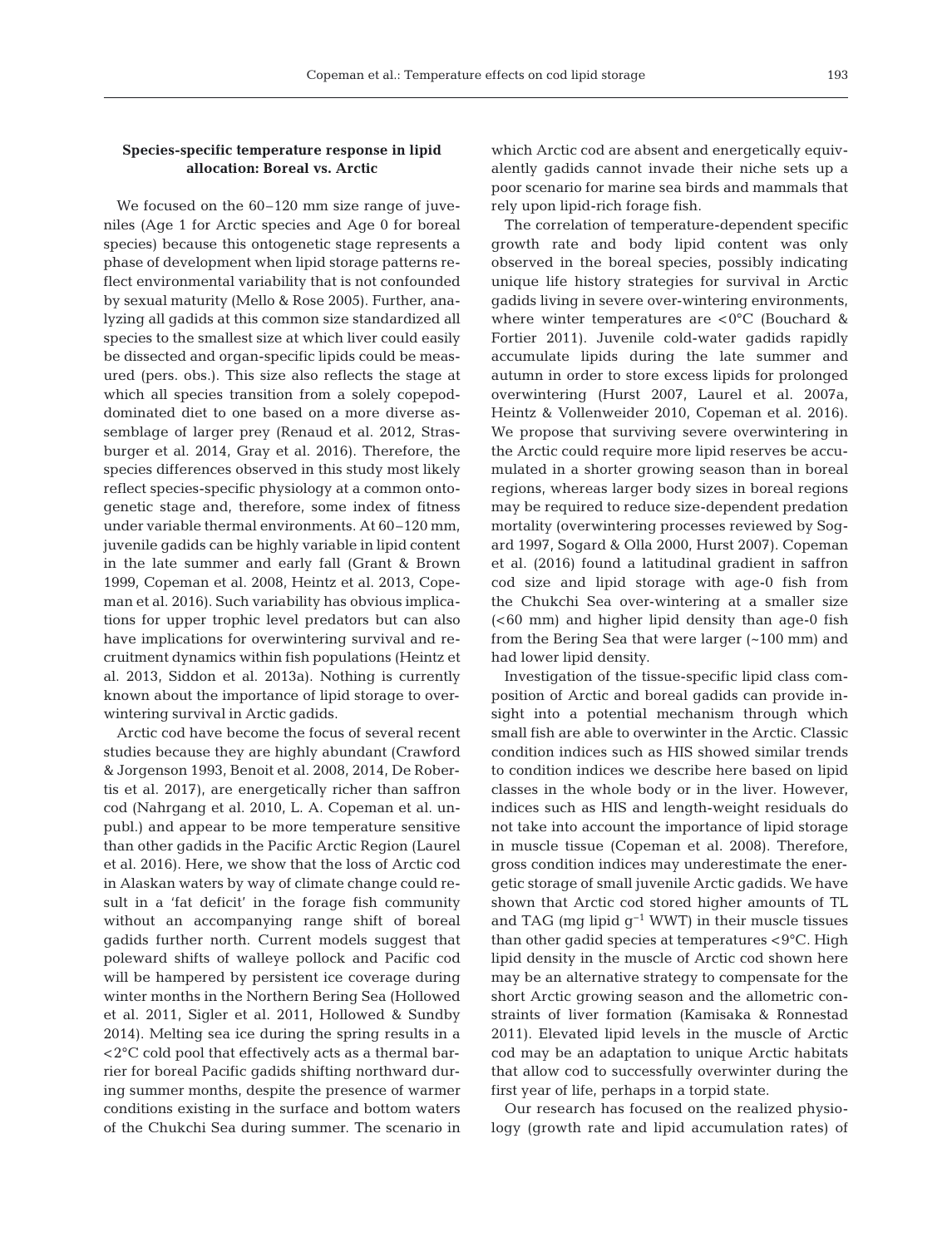juveniles, and we have presented these results in the context of climate change and fisheries. Further study is required to understand the underlying physiological mechanisms that define Arctic cod's limited thermal tolerance. Future experiments looking at the ability of Arctic and boreal gadids to change their membrane fluidity in response to temperature and diet would be particularly interesting. These experiment should focus on examining the molecular species composition of the phospholipid membranes and membrane fluidity as measured by electron spin resonance (Bell & Dick 1991, Hall et al. 2002). Regardless of the mechanisms, the unique thermal responses and detrended lipid-growth pattern among Arctic species emphasize the need for species-specific biological data in order to understand climate impacts on fish from different ecosystems. In addition, there should be increased attention to examining the effects of lipid content on overwintering survival of these fish under varying environmental scenarios (*sensu* Hurst 2007). Although summer environmental conditions are projected to change in the Arctic with warming, winters will still be cold, dark, long and ice-covered.

# **Climate change impacts on the mid-trophic fish assemblage**

Climate impacts on future fisheries are complicated by the indirect effects of warming on marine food webs that will accompany the direct physiological responses (i.e. growth and lipid storage) of individual species in response to changes in temperature. For example, the direct effects of temperature on fish metabolism may exacerbate or offset associated changes in food webs dynamics resulting from warming (Hixson & Arts 2016) that are now evident in both the Pacific (Venrick et al. 1987, Ershova et al. 2015) and Atlantic (Barton et al. 2016, Defriez et al. 2016) regions. Warming ocean temperatures can lead to changes in the timing, quantity and quality of zooplankton available to juvenile fish (Reygondeau et al. 2015, Sydeman et al. 2015). More specifically, thermally induced changes in food webs have been shown to negatively impact juvenile gadid recruitment into adult populations and have resulted in decreased abundances both in Atlantic cod (Beaugrand & Kirby 2010) and Pacific walleye pollock (Mueter et al. 2011, Stabeno et al. 2012, Siddon et al. 2013b) during warmer years. The energy density of juvenile gadids is affected by way of changes in prey

assemblages, fish size-at-age and changes in foraging habitat (Sigler et al. 2016).

Increased recruitment of gadids has been observed in cold years when fish growth and survival during the larval and juvenile phases has been linked to matches in the abundance of large, cold-water, highfat zooplankton species (Beaugrand & Kirby 2010, Heintz et al. 2013). Conversely, warm years have been characterized by decreased condition and survival of gadids with concurrent decreases in high-fat copepod species. Annual temperature oscillations in Alaskan waters shift the zooplankton assemblages from small copepods of low energetic density (warm years) to large boreal copepods of high energetic density (cold years; Sigler et al. 2011). The corresponding changes in the late summer energetic status of walleye pollock in warm (2005, upper 30 m water temperatures ranged from 5 to 14°C) and cold years (2010, ranged from 3 to 11°C) have been attributed to these changes in the prey field energy density (Mazur et al. 2007, Heintz et al. 2013, Siddon et al. 2013b), but our results indicate that temperature also plays a direct role on the energetic status of gadids when their food is kept constant and they are fed to satiation. During warm years, such as 2005, the upper range of temperatures experience by walleye pollock in the field were above the thermal maximum for lipid condition that we measured in the lab (12 to 13°C). With predicted future warming of the Bering Sea in late summer, walleye pollock and Pacific cod could more frequently experience late summer temperatures that exceed their laboratorydetermined ideal temperatures for maximum condition and growth (WP  $\approx 13^{\circ}$ C and PC  $\approx 10^{\circ}$ C). The direct impact of temperature on the energetic status of fish offers a new interpretation to observed patterns in the field where it has been assumed to be wholly food-related (sensu Jobling et al. 1991). Decreased juvenile gadid condition during warm years could result from not only reduced food quality but also a concurrent higher metabolic rate.

Chukchi Sea August sea surface temperatures are warming at a rate of about  $+0.5^{\circ}$ C per decade, correlating with declining trends in summer sea-ice extent in the region (Jeffries et al. 2014). Recent field surveys in the Bering and Chukchi seas have provided some of the first comprehensive information on the size, abundance, age and habitat temperature profiles for juvenile Arctic cod and saffron cod in this region (De Robertis et al. 2017, Helser et al. 2017). Both Arctic gadid species showed a strong association with oceanographic conditions, with Arctic cod juveniles found at high abundances on the Chukchi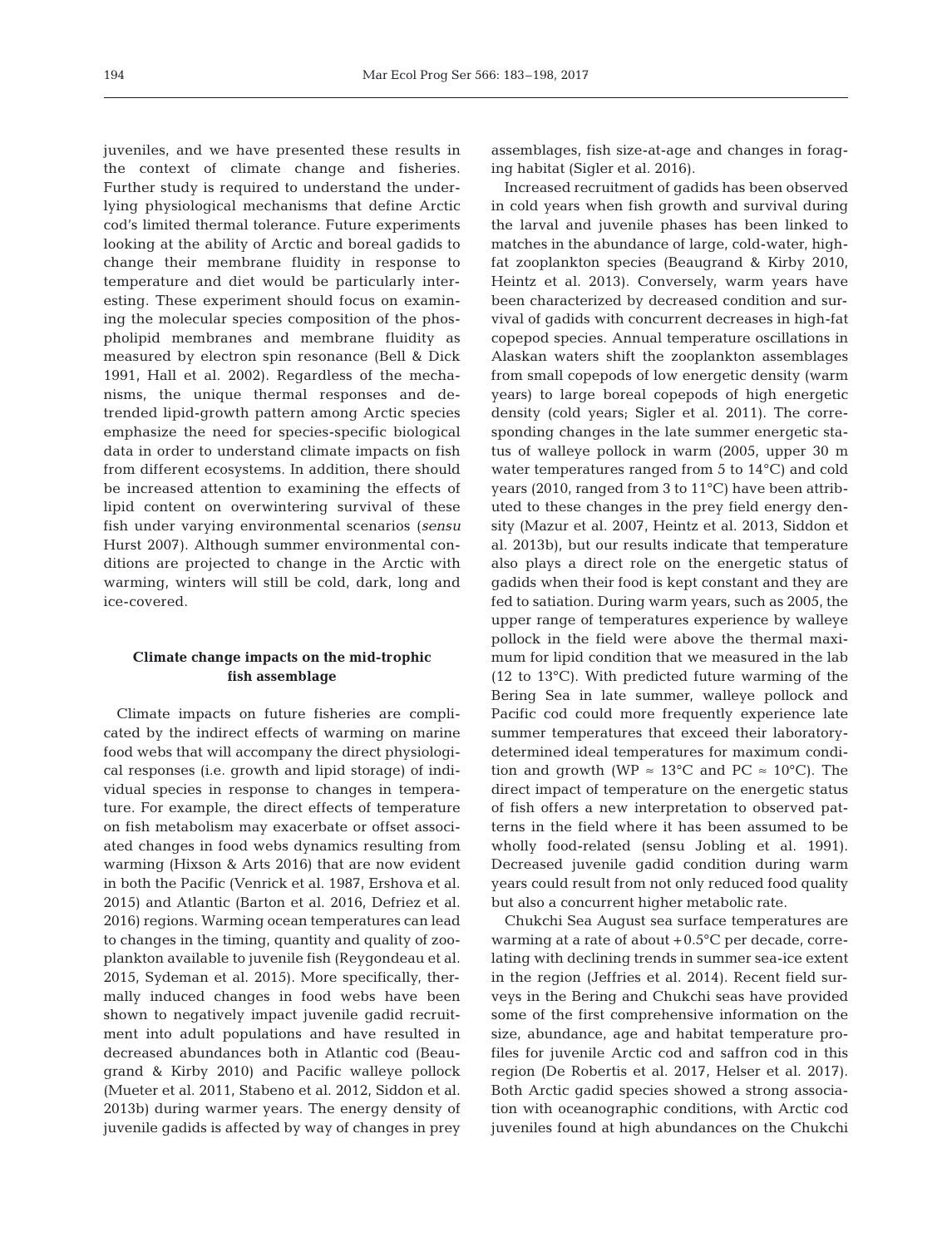shelf in colder, saltier water. In contrast, saffron cod had larger populations in warmer, fresher waters, often in coastal embayments and areas affected by Alaska Coastal Water (Danielson et al. 2017). Laurel et al. (2016) measured maximum temperaturedependent growth for Arctic cod and saffron cod at 7.3 and 14.8°C, respectively. These laboratory-generated growth rates agree well with the field distribution of the 2 species; Arctic cod were found in the highest abundances between 4 and 7°C, while saffron cod juveniles were generally found in warmer waters above 8°C (De Robertis et al. 2016). This indicates that fish are selecting water temperatures that maximize growth and energy storage. With continued warming, the direct effects of temperature on growth rates of Arctic cod could lead to further range constriction into northern regions that are below 7°C in late summer. From an energetic perspective, Arctic cod can only accumulate lipids at rates faster than other gadids at temperatures below <1.3°C (Fig. 5) and have much lower ability to grow and store energy at temperatures above the sub-arctic range, ~1.3 to 6.7°C. Saffron cod showed very little temperature sensitivity in their lipid storage patterns in the laboratory. Both field and laboratory results indicate that saffron cod are less sensitive to the effects of increased warming than juvenile Arctic cod.

# **CONCLUSION**

In conclusion, the effects of climate warming on fish populations have been largely understood by way of bioclimatic envelope models that heavily depend on the fish growth response in relation to temperature and do not account for environmental impacts on the condition of the fish (e.g. Heikkinen et al. 2006, Attrill & Power 2002). However, qualitative changes within a species may precede actual changes in the species assemblage as the result of climate change. With increased warming in the Arctic, further research is required to examine the interaction between food web change (food quantity and quality) and higher temperatures on the physiology of both Arctic and boreal gadids. It is likely that gadids will be more sensitive to food quantity and quality at elevated temperatures when metabolic rates are high. Therefore, warm temperatures coupled with decreased availability of high-lipid prey may interact to decrease the condition of juvenile gadids under warming scenarios. Boreal gadids were able to achieve higher lipid accumulation rates at warm temperatures (>4°C) than Arctic

gadids; however, the success of boreal gadids in the Arctic will be highly dependent on their overwintering physiology, about which very little is known. The importance of marine lipids for overwintering survival of fish, birds and mammals is well-established, but this study provides some of the only direct links of temperature to tissue-specific lipid allocation and lipid accumulation rates in marine fish. Incorporating temperature effects on marine lipid content of ecologically important gadids will be an important consideration when examining marine regime shifts, biogeographical changes and bioenergetic relationships resulting from climate change in marine ecosystems.

*Acknowledgements*. We thank Karolin Klinck for assistance with tissue extractions, fish dissections and general management of the Marine Lipids Laboratory during the time of this experiment. We thank C. Ryer for reviewing earlier drafts of this manuscript. Thanks also to Bill Kopplin, Robert Fechhelm, Kyle McCain, Bill Streever and the LGL field crew for their assistance in the collection of Arctic and saffron cod in Prudhoe Bay as well as to Scott Haines, Paul Iseri and Michele Ottmar for their assistance with the fish transport and animal husbandry. This project was supported with funding from the North Pacific Research Board (NPRB) Grant #1228 and 2014 Essential Fish Habitat funding from NOAA−AFSC. This study is NPRB contribution no. 614. The findings and conclusions in the paper are those of the authors and do not necessarily represent the views of the National Marine Fisheries Service.

# LITERATURE CITED

- [Amara R, Meziane T, Gilliers C, Hermell G, Laffargue P](https://doi.org/10.3354/meps07154) (2007) Growth and condition indices in juvenile sole *Solea solea* measured to assess the quality of essential fish habitat. Mar Ecol Prog Ser 351: 201−208
- [Anthony JA, Roby DD, Turco KR \(2000\) Lipid content and](https://doi.org/10.1016/S0022-0981(00)00159-3) energy density of forage fishes from the northern Gulf of Alaska. J Exp Mar Biol Ecol 248:53−78
- [Arrigo KR, van Dijken GL \(2015\) Continued increases in](https://doi.org/10.1016/j.pocean.2015.05.002) Arctic Ocean primary production. Prog Oceanogr 136: 60−70
- [Attrill MJ, Power M \(2002\) Climatic influence on a marine](https://doi.org/10.1038/417275a) fish assemblage. Nature 417: 275−278
- [Barton AD, Irwin AJ, Finkel ZV, Stock CA \(2016\) Anthro](https://doi.org/10.1073/pnas.1519080113)pogenic climate change drives shift and shuffle in North Atlantic phytoplankton communities. Proc Natl Acad Sci USA 113:2964-2969
- [Beaugrand G, Kirby RR \(2010\) Climate, plankton and cod.](https://doi.org/10.1111/j.1365-2486.2009.02063.x) Glob Change Biol 16: 1268−1280
- [Bell MV, Dick JR \(1991\) Molecular-species composition of](https://doi.org/10.1007/BF02536419) the major diacyl glycerophospholipids from muscle, liver, retina and brain of cod (*Gadus morhua*). Lipids 26: 565−573
- [Benoit D, Simard Y, Fortier L \(2008\) Hydroacoustic detection](https://doi.org/10.1029/2007JC004276) of large winter aggregations of Arctic cod *(Boreogadus saida)* at depth in ice-covered Franklin Bay (Beaufort Sea). J Geophys Res C Oceans 113: C06S90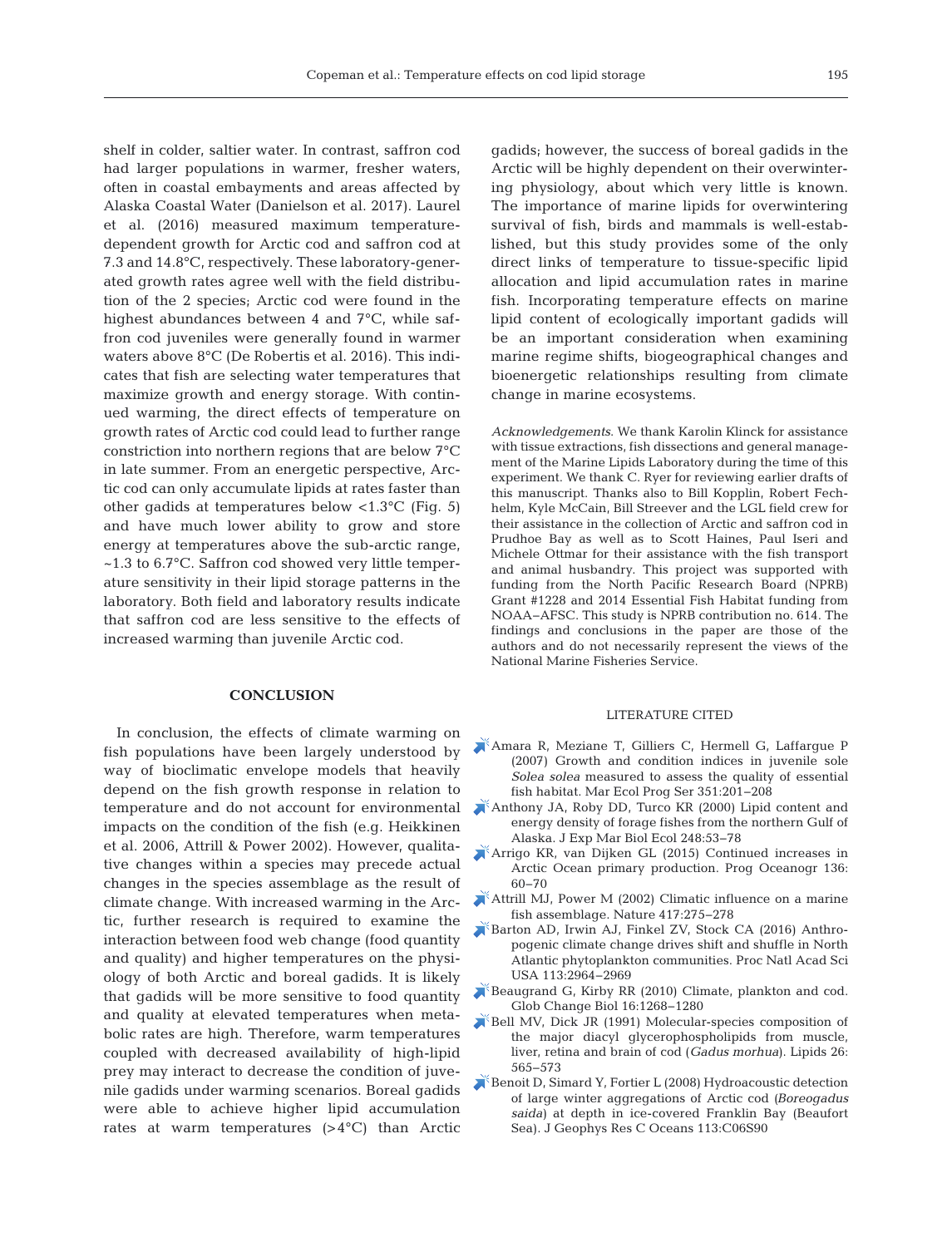- [Benoit D, Simard Y, Fortier L \(2014\) Pre-winter distribution](https://doi.org/10.1007/s00300-013-1419-0) and habitat characteristics of polar cod (*Boreogadus saida*) in southeastern Beaufort Sea. Polar Biol 37: 149−163
- [Bouchard C, Fortier L \(2011\) Circum-arctic comparison of the](https://doi.org/10.1016/j.pocean.2011.02.008) hatching season of polar cod *Boreogadus saida*: a test of the freshwater winter refuge hypothesis. Prog Oceanogr 90: 105−116
- [Cheung WWL, Lam VWY, Sarmiento JL, Kearney K, Watson](https://doi.org/10.1111/j.1467-2979.2008.00315.x) R, Pauly D (2009) Projecting global marine biodiversity impacts under climate change scenarios. Fish Fish 10: 235−251
- [Copeman LA, Laurel BJ \(2010\) Experimental evidence of](https://doi.org/10.3354/meps08661) fatty acid limited growth and survival in Pacific cod larvae. Mar Ecol Prog Ser 412:259-272
- [Copeman LA, Parrish CC, Gregory RS, Wells JS \(2008\)](https://doi.org/10.1007/s00227-008-0975-2) Decreased lipid storage in juvenile Atlantic cod (*Gadus morhua*) during settlement in cold-water eelgrass habitat. Mar Biol 154: 823−832
- [Copeman LA, Laurel BJ, Parrish CC \(2013\) Effect of temper](https://doi.org/10.1016/j.jembe.2013.07.008)ature and tissue type on fatty acid signatures of two species of North Pacific juvenile gadids: a laboratory feeding study. J Exp Mar Biol Ecol 448: 188−196
- [Copeman LA, Laurel BJ, Boswell KM, Sremba AL and oth](https://doi.org/10.1007/s00300-015-1792-y)ers (2016) Ontogenetic and spatial variability in trophic biomarkers of juvenile saffron cod (*Eleginus gracilis*) from the Beaufort, Chukchi and Bering Seas. Polar Biol 39: 1109−1126
- [Craig PC, Griffiths WB, Haldorson L, McElderry H \(1982\)](https://doi.org/10.1139/f82-057) Ecological studies of Arctic cod (*Boreogadus saida*) in Beaufort Sea coastal waters, Alaska. Can J Fish Aquat Sci 39:395−406
- [Crawford RE, Jorgenson JK \(1993\) Schooling behavior of](https://doi.org/10.1007/BF00012412) Arctic cod, *Boreogadus saida*, in relation to drifting pack ice. Environ Biol Fishes 36: 345−357
- [Crawford RE, Vagle S, Carmack EC \(2012\) Water mass and](https://doi.org/10.1007/s00300-011-1051-9) bathymetric characteristics of polar cod habitat along the continental shelf and slope of the Beaufort and Chukchi seas. Polar Biol 35: 179−190
- [Danielson S, Eisner L, Ladd C, Mordy C, Sousa L, Weingart](https://doi.org/10.1016/j.dsr2.2016.05.024)ner T (2017) A comparison between late summer 2012 and 2013 water masses, macronutrients, and phytoplankton standing crops in the northern Bering and Chukchi Seas. Deep-Sea Res II 135:7–16
	- De Robertis A, Taylor K, Wilson CD, Farley EV (2017) Abundance and distribution of Arctic cod (*Boreogadus saida*) and other pelagic fishes over the U.S. Continental Shelf of the Northern Bering and Chukchi Seas. Deep-Sea Res II 135: 51–65
- [Defriez EJ, Sheppard LW, Reid PC, Reuman DC \(2016\) Cli](https://doi.org/10.1111/gcb.13229)mate change-related regime shifts have altered spatial synchrony of plankton dynamics in the North Sea. Glob Change Biol 22: 2069−2080
- [Ershova EA, Hopcroft RR, Kosobokova KN, Matsuno K, Nel](https://doi.org/10.5670/oceanog.2015.60)son RJ, Yamaguchi A, Eisner LB (2015) Long-term changes in summer zooplankton communities of the Western Chukchi Sea, 1945-2012. Oceanography (Wash DC) 28:100-115
	- Folch J, Less M, Sloane Stanley GH (1956) A simple method for the isolation and purification of total lipids from animal tissues. J Biol Chem 22: 497−509
- [Fossheim M, Primicerio R, Johannesen E, Ingvaldsen RB,](https://doi.org/10.1038/nclimate2647) Aschan MM, Dolgov AV (2015) Recent warming leads to a rapid borealization of fish communities in the Arctic. Nat Clim Change 5:673-677
- Frost KJ, Lowry LF (1981) Trophic importance of some marine gadids in Northern Alaska and their body-otolith size relationships. Fish Bull 79: 187−192
- [Gaston AJ, Hipfner M \(1998\) The effect of ice conditions in](https://doi.org/10.1139/z97-222) northern hudson bay on breeding by thick-billed Murres (*Uria lomvia*). Can J Zool 76: 480−492
- [Grant SM, Brown JA \(1999\) Variation in condition of coastal](https://doi.org/10.1007/s002270050501) Newfoundland 0-group Atlantic cod (*Gadus morhua*): field and laboratory studies using simple condition indices. Mar Biol 133: 611−620
- [Gray BP, Norcross BL, Blanchard AL, Beaudreau AH, Seitz](https://doi.org/10.1007/s00300-015-1796-7) AC (2016) Variability in the summer diets of juvenile polar cod (*Boreogadus saida)* in the northeastern Chuk chi and western Beaufort Seas. Polar Biol 39: 1069−1080
- [Hall JM, Parrish CC, Thompson RJ \(2002\) Eicosapentaenoic](https://doi.org/10.2307/1543469) acid regulates scallop (*Placopecten magellanicus*) membrane fluidity in response to cold. Biol Bull 202: 201−203
- [Heikkinen RK, Luoto M, Araujo MB, Virkkala R, Thuiller W,](https://doi.org/10.1177/0309133306071957) Sykes MT (2006) Methods and uncertainties in bioclimatic envelope modelling under climate change. Prog Phys Geogr 30:751-777
- [Heintz RA, Vollenweider JJ \(2010\) Influence of size on the](https://doi.org/10.1016/j.jembe.2010.06.030) sources of energy consumed by overwintering walleye pollock (*Theragra chalcogramma*). J Exp Mar Biol Ecol 393: 43−50
- [Heintz RA, Siddon EC, Farley EV, Napp JM \(2013\) Correla](https://doi.org/10.1016/j.dsr2.2013.04.006)tion between recruitment and fall condition of age-0 pollock (*Theragra chalcogramma*) from the eastern Bering Sea under varying climate conditions. Deep-Sea Res II 94: 150−156
- [Helser TE, Colman JR, Anderl DM, Kastelle CR \(2017\)](https://doi.org/10.1016/j.dsr2.2015.12.009) Growth dynamics of saffron cod (*Eleginus gracilis*) and Arctic cod (*Boreogadus saida*) in the Northern Bering and Chukchi Seas. Deep-Sea Res II 135:66-77
- $\blacktriangleright$  [Hixson SM, Arts MT \(2016\) Climate warming is predicted to](https://doi.org/10.1111/gcb.13295) reduce omega-3, long-chain, polyunsaturated fatty acid production in phytoplankton. Glob Change Biol 22: 2744−2755
- [Hoegh-Guldberg O, Bruno JF \(2010\) The impact of climate](https://doi.org/10.1126/science.1189930) change on the world's marine ecosystems. Science 328: 1523−1528
- [Hollowed AB, Sundby S \(2014\) Change is coming to the](https://doi.org/10.1126/science.1251166) northern oceans. Science 344: 1084−1085
- [Hollowed AB, Barange M, Ito S, Kim S, Loeng H, Peck MA](https://doi.org/10.1093/icesjms/fsr085) (2011) Effects of climate change on fish and fisheries: forecasting impacts, assessing ecosystem responses, and evaluating management strategies. ICES J Mar Sci 68: 984−985
- [Holt J, Schrum C, Cannaby H, Daewel U and others \(2016\)](https://doi.org/10.1016/j.pocean.2015.11.004) Potential impacts of climate change on the primary production of regional seas: a comparative analysis of five European seas. Prog Oceanogr 140:91-115
- [Hunt GL, Blanchard AL, Boveng P, Dalpadado P and others](https://doi.org/10.1016/j.jmarsys.2012.08.003) (2013) The Barents and Chukchi Seas: comparison of two Arctic shelf ecosystems. J Mar Syst 109-110:43-68
- [Hurst TP \(2007\) Causes and consequences of winter mortal](https://doi.org/10.1111/j.1095-8649.2007.01596.x)ity in fishes. J Fish Biol 71: 315−345
- Hurst TP, Laurel BJ, Ciannelli L (2010) Ontogenetic patterns and temperature-dependent growth rates in early life stages of Pacific cod (*Gadus macrocephalus*). Fish Bull 108: 382−392
- [Hurst TP, Fernandez ER, Mathis JT, Miller JA, Stinson CM,](https://doi.org/10.3354/ab00483) Ahgeak EF (2012) Resiliency of juvenile walleye pollock to projected levels of ocean acidification. Aquat Biol 17: 247−259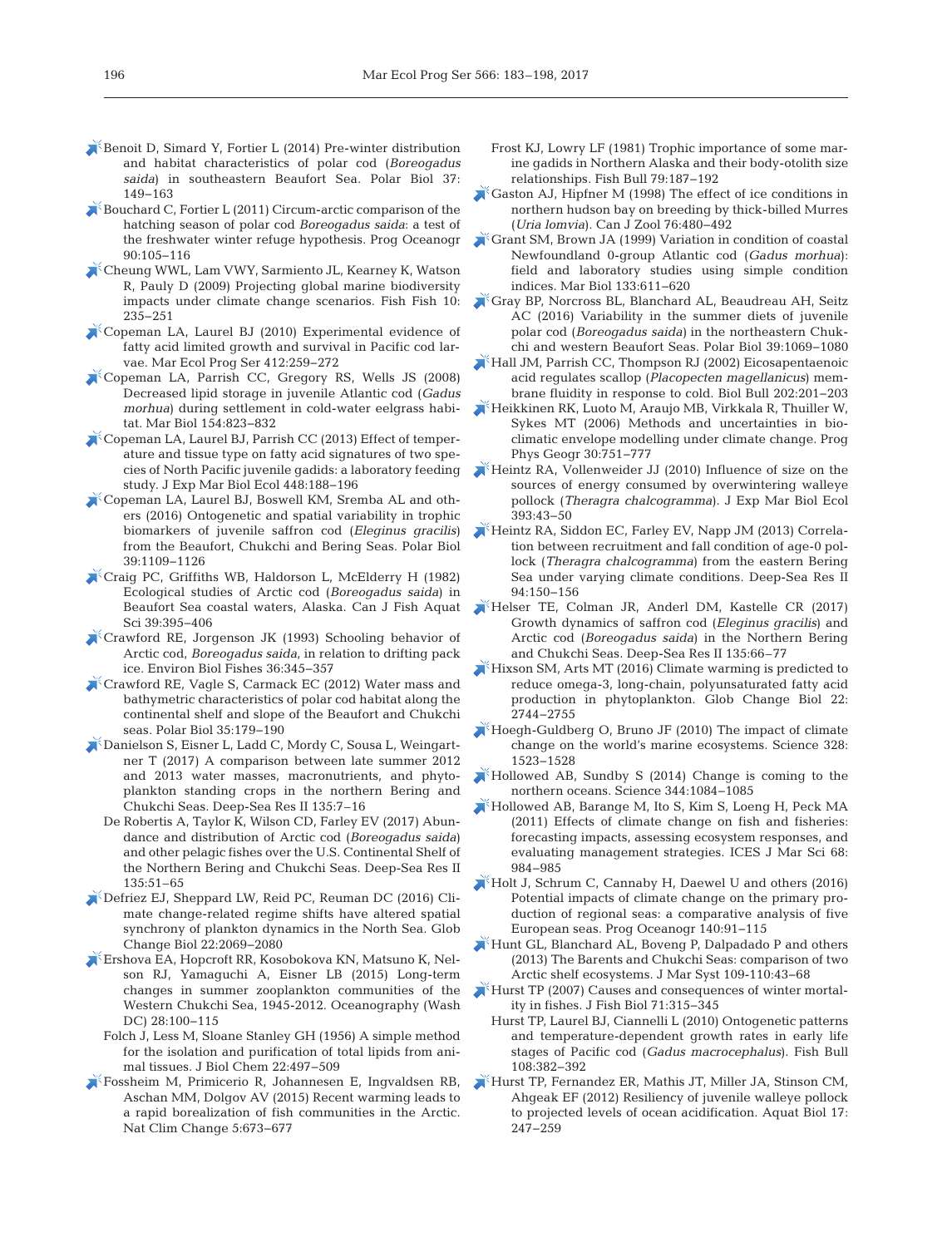- [Hurst TP, Cooper DW, Duffy-Anderson JT, Farley EV \(2015\)](https://doi.org/10.1093/icesjms/fsu141) Contrasting coastal and shelf nursery habitats of Pacific cod in the southeastern Bering Sea. ICES J Mar Sci 72: 515−527
- [Jeffries M, Richter-Menge J, Overland J \(2014\) Arctic Report](www.arctic.noaa.gov/reportcard) Card 2014. NOAA Arctic Program. www.arctic.noaa.gov/ reportcard
- [Jobling M, Knudsen R, Pedersen P, Dos Santos J \(1991\)](https://doi.org/10.1016/0044-8486(91)90026-4) Effects of dietary composition and energy content on the nutritional energetics of cod, *Gadus morhua.* Aquaculture 92:243-257
- [Jobling M, Johansen SJS, Foshaug H, Burkow IC, Jorgensen](https://doi.org/10.1023/A%3A1007747201521) EH (1998) Lipid dynamics in anadromous Arctic charr, *Salvelinus alpinus* (L.): seasonal variations in lipid storage depots and lipid class composition. Fish Physiol Biochem 18:225-240
- [Jorgensen C, Fiksen O \(2006\) State-dependent energy allo](https://doi.org/10.1139/f05-209)cation in cod (*Gadus morhua*). Can J Fish Aquat Sci 63: 186−199
- [Kamisaka Y, Ronnestad I \(2011\) Reconstructed 3D models of](https://doi.org/10.1007/s00227-010-1554-x) digestive organs of developing Atlantic cod (*Gadus morhua*) larvae. Mar Biol 158:233-243
- [Kjesbu OS, Opdal AF, Korsbrekke K, Devine JA, Skjaer](https://doi.org/10.1093/icesjms/fsu030)aasen JE (2014) Making use of Johan Hjort's 'unknown' legacy: reconstruction of a 150-year coastal time-series on northeast Arctic cod (*Gadus morhua)* liver data reveals long-term trends in energy allocation patterns. ICES J Mar Sci 71:2053-2063
- [Kooka K, Yamamura O \(2012\) Winter energy allocation and](https://doi.org/10.1007/s10641-011-9957-1) deficit of juvenile walleye pollock *Theragra chalco gramma* in the Doto area, northern Japan. Environ Biol Fishes 94: 389−402
- [Kortsch S, Primicerio R, Fossheim M, Dolgov AV, Aschan M](https://doi.org/10.1098/rspb.2015.1546) (2015) Climate change alters the structure of arctic marine food webs due to poleward shifts of boreal generalists. Proc R Soc B 282:20151546
- [Laurel BJ, Stoner AW, Hurst TP \(2007a\) Density-dependent](https://doi.org/10.3354/meps338183) habitat selection in marine flatfish: the dynamic role of ontogeny and temperature. Mar Ecol Prog Ser 338: 183−192
- [Laurel J, Stoner AW, Ryer CH, Hurst TP, Abookire AA](https://doi.org/10.1016/j.jembe.2007.06.005) (2007b) Comparative habitat associations in juvenile Pacific cod and other gadids using seines, baited cameras and laboratory techniques. J Exp Mar Biol Ecol 351: 42−55
- [Laurel B, Copeman L, Hurst T, Parrish C \(2010\) The ecolog](https://doi.org/10.1007/s00227-010-1445-1)ical significance of lipid/fatty acid synthesis in developing eggs and newly hatched larvae of Pacific cod (*Gadus macrocephalus*). Mar Biol 157: 1713−1724
- [Laurel BJ, Spencer M, Iseri P, Copeman LA \(2016\) Temper](https://doi.org/10.1007/s00300-015-1761-5)ature-dependent growth and behavior of juvenile Arctic cod (*Boreogadus saida*) and co-occurring North Pacific gadids. Polar Biol 39: 1127−1135
- [Lochmann SE, Maillet GL, Frank KT, Taggart CT \(1995\)](https://doi.org/10.1139/f95-126) Lipid class composition as a measure of nutritional condition in individual larval Atlantic cod (*Gadus morhua*). Can J Fish Aquat Sci 52: 1294−1306
- [Logerwell E, Busby M, Carothers C, Cotton S and others](https://doi.org/10.1016/j.pocean.2015.05.013) (2015) Fish communities across a spectrum of habitats in the western Beaufort Sea and Chukchi Sea. Prog Oceanogr 136: 115−132
- [Lu YH, Ludsin SA, Fanslow DL, Pothoven SA \(2008\) Com](https://doi.org/10.1139/F08-135)parison of three microquantity techniques for measuring total lipids in fish. Can J Fish Aquat Sci 65: 2233−2241
- [Mazur MM, Wilson MT, Dougherty AB, Buchheister A,](https://doi.org/10.1111/j.1095-8649.2007.01344.x)

Beauchamp DA (2007) Temperature and prey quality effects on growth of juvenile walleye pollock *Theragra chalcogramma* (Pallas):a spatially explicit bioenergetics approach. J Fish Biol 70: 816−836

- [Mello LGS, Rose GA \(2005\) Seasonal cycles in weight and](https://doi.org/10.1016/j.icesjms.2005.03.008) condition in Atlantic cod (*Gadus morhua* L.) in relation to fisheries. ICES J Mar Sci 62: 1006−1015
- [Miller CB, Morgan CA, Prahl FG, Sparrow MA \(1998\) Stor](https://doi.org/10.4319/lo.1998.43.3.0488)age lipids of the copepod *Calanus finmarchicus* from Georges Bank and the Gulf of Maine. Limnol Oceanogr 43: 488−497
- [Montero-Serra I, Edwards M, Genner MJ \(2015\) Warming](https://doi.org/10.1111/gcb.12747) shelf seas drive the subtropicalization of European pelagic fish communities. Glob Change Biol 21: 144−153
- $^{\zeta}$ [Mueter FJ, Litzow MA \(2008\) Sea ice retreat alters the bio](https://doi.org/10.1890/07-0564.1)geography of the Bering Sea continental shelf. Ecol Appl 18: 309−320
- Mueter FJ, Bond NA, Ianelli JN, Hollowed AB (2011) Expected declines in recruitment of walleye pollock (*Thera gra chalcogramma*) in the eastern Bering Sea under future climate change. ICES J Mar Sci 68: 1284−1296
- [Nahrgang J, Camus L, Broms F, Christiansen JS, Hop H](https://doi.org/10.1016/j.marpolbul.2010.03.004) (2010) Seasonal baseline levels of physiological and biochemical parameters in polar cod (*Boreogadus saida*): Implications for environmental monitoring. Mar Pollut Bull 60: 1336−1345
- [Parrish CC \(1987\) Separation of aquatic lipid classes by](https://doi.org/10.1139/f87-087) chromarod thin-layer chromatography with measurement by Iatroscan flame ionization detection. Can J Fish Aquat Sci 44: 722−731
- [Parrish CC \(1988\) Dissolved and particulate marine lipid](https://doi.org/10.1016/0304-4203(88)90020-5) classes — a review. Mar Chem 23: 17−40
- [Peck MA, Reglero P, Takahashi M, Catalan IA \(2013\) Life](https://doi.org/10.1016/j.pocean.2013.05.012) cycle ecophysiology of small pelagic fish and climate-driven changes in populations. Prog Oceanogr 116: 220−245
- [Renaud PE, Berge J, Varpe O, Lonne OJ, Nahrgang J, Otte](https://doi.org/10.1007/s00300-011-1085-z)sen C, Hallanger I (2012) Is the poleward expansion by Atlantic cod and haddock threatening native polar cod, *Boreogadus saida?* Polar Biol 35: 401−412
- [Reygondeau G, Molinero JC, Coombs S, MacKenzie BR,](https://doi.org/10.1016/j.pocean.2015.04.025) Bonnet D (2015) Progressive changes in the Western English Channel foster a reorganization in the plankton food web. Prog Oceanogr 137: 524−532
- [Sekerak AD \(1982\) Young-of-the-year cod \(](https://doi.org/10.14430/arctic2309)*Boreogadus*) in Lancaster Sound and Western Baffin Bay. Arctic 35: 75−87
- [Siddon EC, Heintz RA, Mueter FJ \(2013a\) Conceptual model](https://doi.org/10.1016/j.dsr2.2012.12.007) of energy allocation in walleye pollock (*Theragra chalcogramma*) from age-0 to age-1 in the southeastern Bering Sea. Deep-Sea Res II 94: 140−149
- [Siddon EC, Kristiansen T, Mueter FJ, Holsman KK, Heintz](http://www.ncbi.nlm.nih.gov/entrez/query.fcgi?cmd=Retrieve&db=PubMed&list_uids=24391963&dopt=Abstract) RA, Farley EV (2013b) Spatial match-mismatch between juvenile fish and prey provides a mechanism for recruitment variability across contrasting climate conditions in the eastern Bering Sea. PLOS ONE 8:e84526
- [Sigler MF, Renner M, Danielson SL, Eisner LB and others](https://doi.org/10.5670/oceanog.2011.77) (2011) Fluxes, fins, and feathers relationships among the Bering, Chukchi, and Beaufort Seas in a time of climate change. Oceanography (Wash DC) 24: 250−265
	- Sigler MF, Napp JM, Stabeno PJ, Heintz RA, Lomas MW, Hunt Jr GL (2016) Variation in annual production of copepods, euphausiids, and juvenile walleye pollock in the southeastern Bering Sea. Deep Sea Res II 134: 223−234
- [Smetacek V, Nicol S \(2005\) Polar ocean ecosystems in a](https://doi.org/10.1038/nature04161) changing world. Nature 437: 362−368
- [Sogard SM \(1997\) Size-selective mortality in the juvenile](https://doi.org/10.1111/j.1095-8649.2000.tb02083.x)